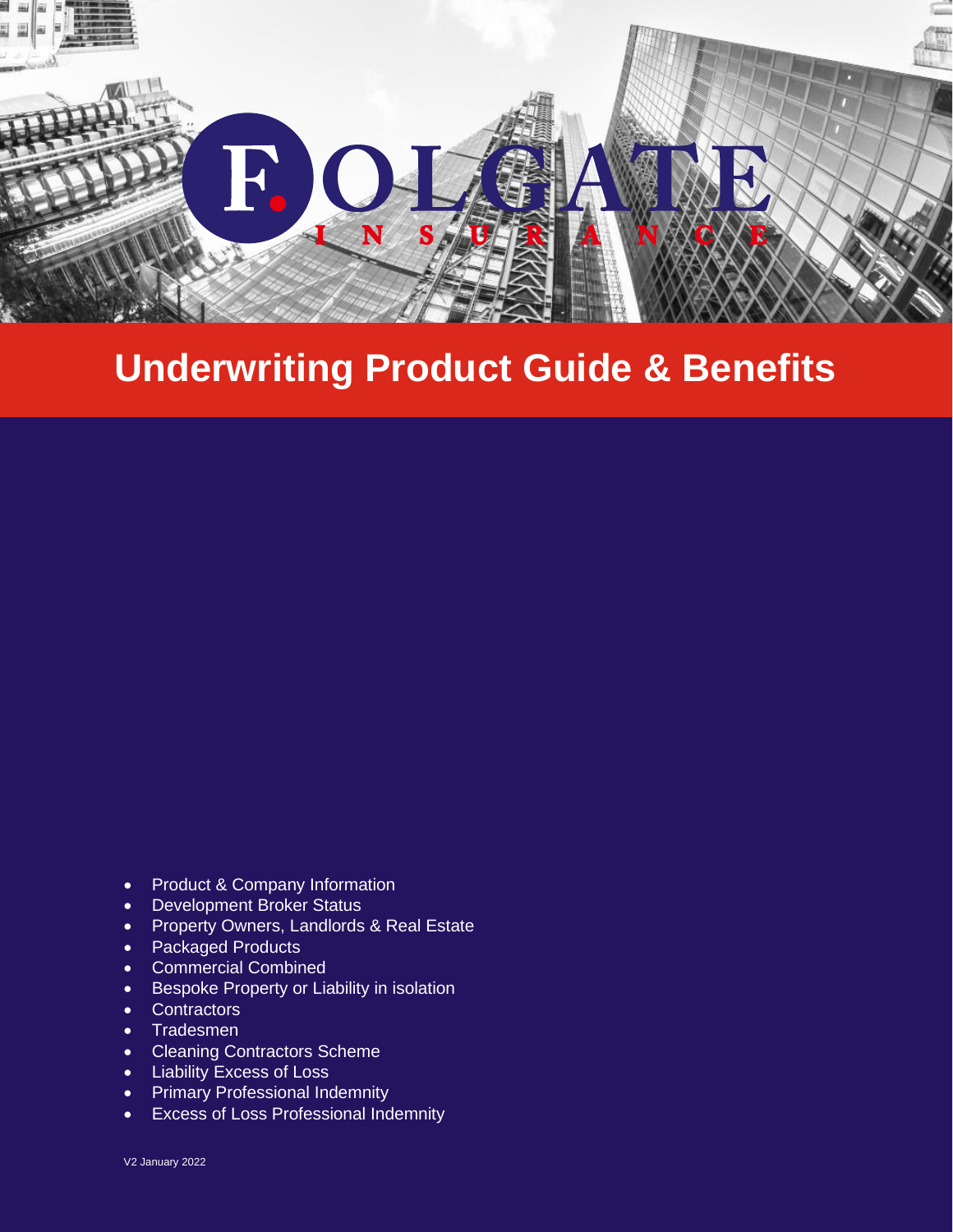

# **Product & Company Information**

#### **About Folgate**

Folgate Insurance Company Limited (Folgate) is a UK PRA and FCA Regulated insurance company that has been established since 1877.

Folgate offers UK brokers the facility to arrange a wide variety of commercial insurance products on behalf of their clients, including Property Owners, Package, Combined, General Liability and Professional Indemnity as well as underwrite binding authorities through MGA's and independent brokers.

#### **Extranet Trading**

Folgate utilises its own bespoke online trading platform which has evolved over the years into a fully-fledged B2B system. Our products are constantly evolving, and our product development team are kept busy enhancing and creating new products.

#### **Acturis**

Folgate released its first product on Acturis back in November 2015, which then followed by Offices & Surgeries in October 2018 and Shopkeepers in January 2020. Folgate's long term plans are to release further products on the Acturis portal thereby avoiding double keying for brokers.

#### **Email Presentations**

Outside of the above, Folgate's underwriting team are on hand to receive email presentations and welcome the opportunity of telephone trading, it is not always "computer says no." Contact details for the team can be found on our website[: www.folgateltd.com/contact-us-folgate-insurance.](http://www.folgateltd.com/contact-us-folgate-insurance)

#### **Benefits**

Benefits of having a facility with Folgate:

- Allocated with your own Broker Account Manager
- Ability to flex your standard commission either up or down, up to a maximum of 35% depending on the product.
- Multiple users can be added to the trading platform, each allocated with their own login details
- Multiple offices can be added, with the Head Office having the ability to view and monitor its subsidiary offices
- Reporting tool available, providing access to real-time 24/7 broker statements and quote analysis reports
- Development broker status, enhancements offered according to the commitment level shown by the broker.
- Additional underwriting offerings such as low claims rebates and long-term agreements
- 'A' Rated Co-insurers and Re-insurers

#### **Security**

Our unique co-insurer offering gives your clients peace of mind for all classes underwritten:

- Property 50% Folgate / 50% Axis Specialty Europe SE
- Primary Employers, Public & Products Liability 20% Folgate / 80% Aspen Managing Agency Ltd
- Excess of Loss Liability 20% Folgate / 80% Aspen Managing Agency Ltd
- Terrorism 100% International General Insurance Company (UK) Ltd
- Legal Expenses 100% DAS Legal Expenses Insurance Company Ltd
- Primary & Excess of Loss Professional Indemnity 50% Folgate / 50% International General Insurance Company (UK) Ltd
- Excess of Loss Top Up Liability & Professional Indemnity 5% Folgate / 95% Liberty Mutual Insurance Europe SE
- Binding Authorities 100% Folgate

#### **Binding Authorities**

Folgate underwrite binding authorities on the proviso that 12 months gross written premium is at least £1,000,000 and have been in existence for a minimum of 3 years.

#### **Schemes**

System driven schemes through our on-line trading platform must have a minimum gross written premium of £250,000 within the first 12 months.

#### **Who are APC?**

APC are Folgate's managing agent who underwrites and administers policies on Folgate's behalf. APC is a trading name of Anglo Pacific Consultants London Ltd registered in England and Wales no. 2852425. Authorised and regulated by the Financial Conduct Authority under reference number 304782.

**Head to our websit[e www.folgateltd.com](http://www.folgateltd.com/) for more information.**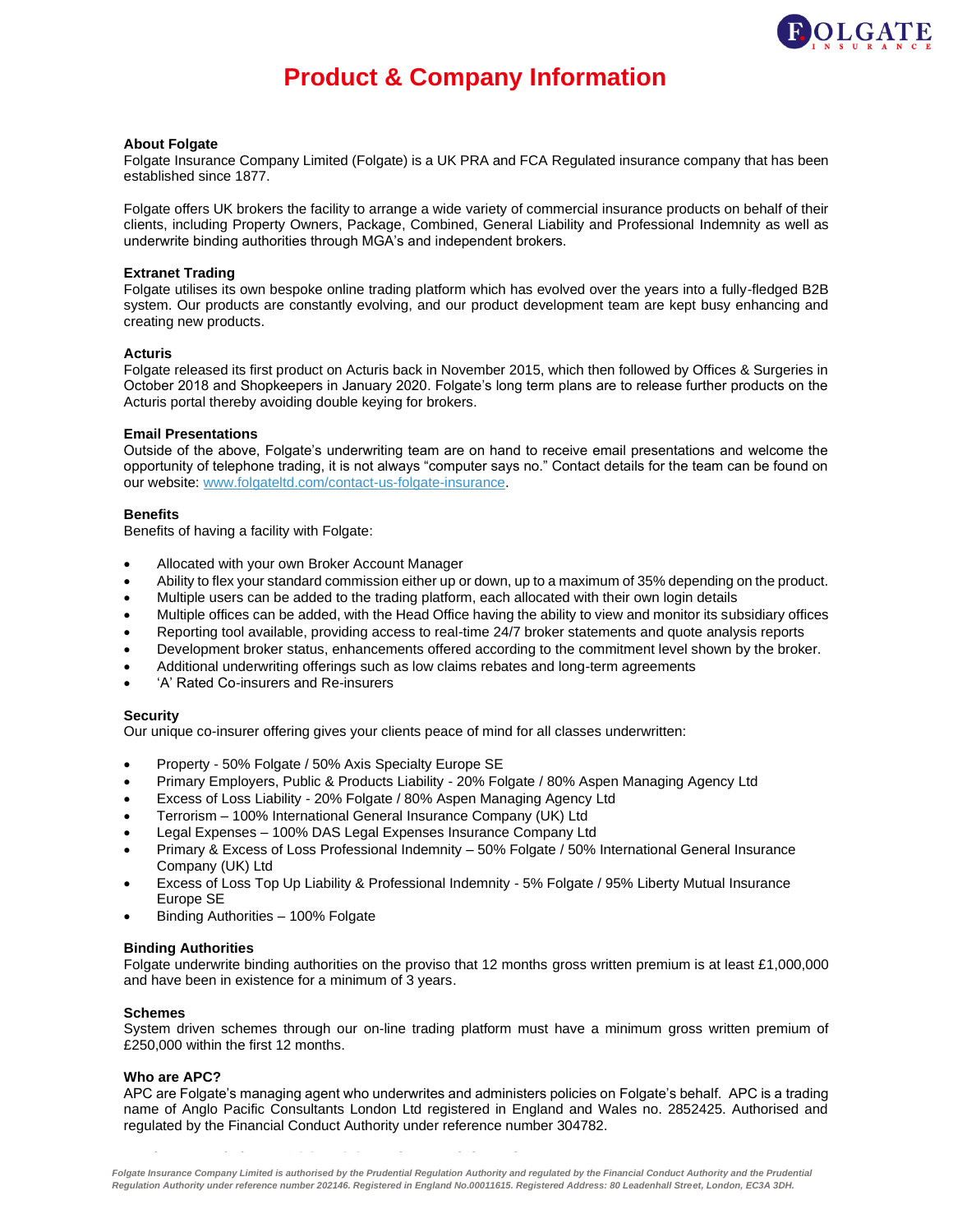

# **Development Broker Status**

#### **What is Development Broker status?**

Development Broker status is offered to selected Brokers within the UK that have shown or have the potential to show commitment to growing their account with Folgate.

#### **What do I receive for becoming a Development Broker?**

We are committed to building strong, long term relationships with Development Brokers. This commitment has enhanced benefits from standard accounts which include:

- In most cases, an increased commission across our suite of products
- ✓ Dedicated Underwriters bespoke to your brokerage
- ✓ Enhanced Underwriting service levels
- Enhanced local Business Development Manager interaction

Above all, Folgate are committed to delivering insurance products that are fit for purpose and which offer good value for money. Treating Customers Fairly (TCF) is at the very top of our agenda and Development Broker status will have no overriding effect on our duty to act in the best interests of the client.

#### **What do I need to provide in return for Development status?**

Nothing, other than your continued support and commitment to grow your agency with Folgate in line with the parameters agreed with your Broker Account Manager.

#### **How long does Development Broker status last for?**

The Development Broker status is continuous however the account will be reviewed every 90 days by your Broker Account Manager to ensure it is moving in the right direction.

#### **What happens if our agency does not grow in line with expectations?**

If, after the period agreed, (normally 12 months), your account has not grown in line with the parameters agreed with you, then we will simply revert to your original broker status that was in place prior to the Development Broker status being allocated, subject to no changes in general business practices.

#### **How do I discuss becoming a Development Broker?**

To discuss Development Broker Status, please contact your local Broker Account Manager who will discuss with you how Development status could be reached.

Development Status is available to brokers with individual or multiple offices and groups.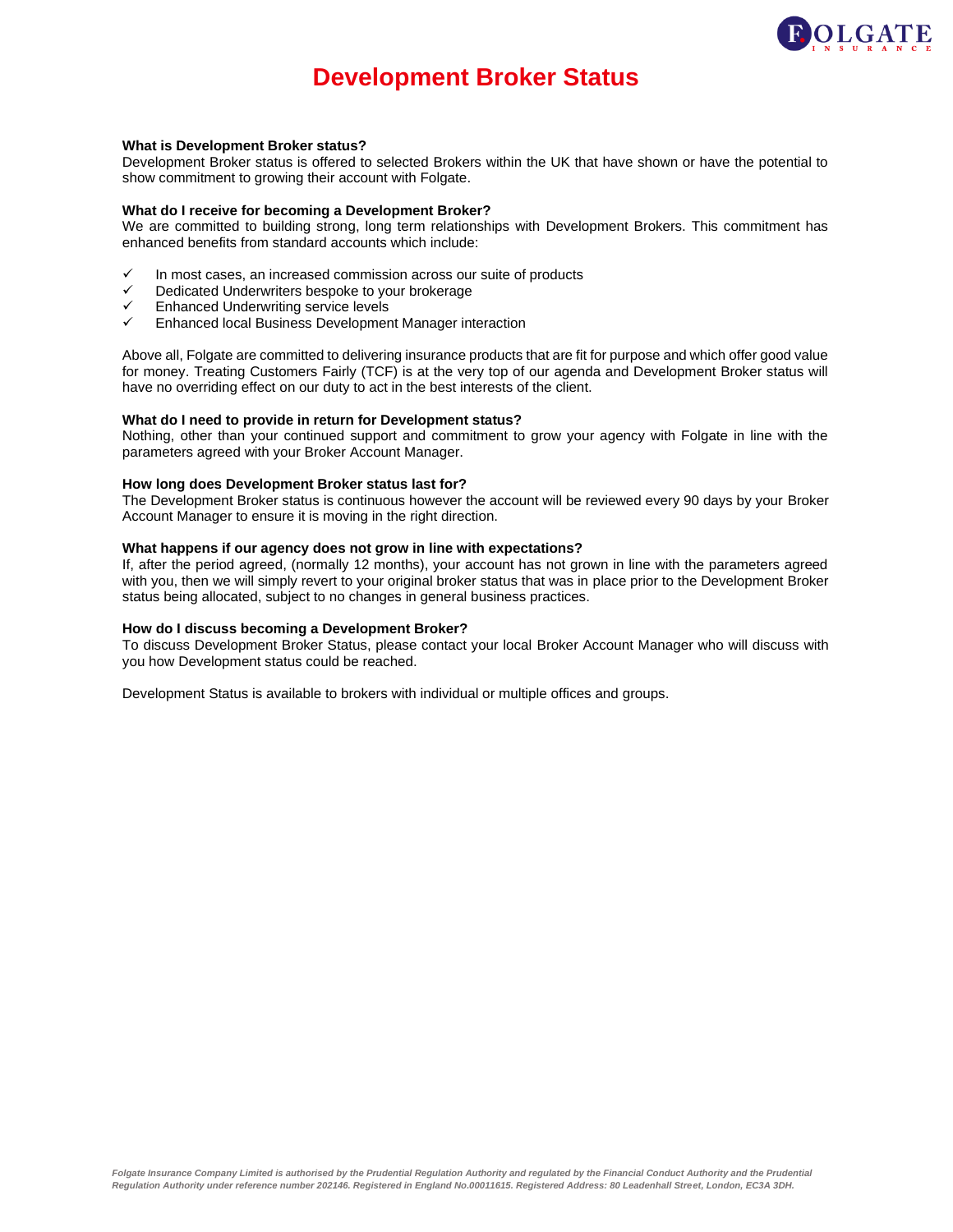

# **Property Owners, Landlords & Real Estate**

#### **Products Available:**

- Residential Property Investors
- Commercial Property Investors
- Property Investors (Acturis E-Trade)

### **Maximum Limits Available:**

- Property £13,500,000 including day one uplift per location
- Property Owners Liability £10,000,000
- Employers Liability £10,000,000
- Legal Expenses £100,000

### **Minimum Premiums:**

- Residential from £110 + IPT
- Commercial from £150 + IPT

# **Benefits & Extensions Available:**

- Loss of Rent
- Contents
- Up to 35% day one uplift cover
- Unlimited numbers of properties on a portfolio.
- Presentations underwritten offline
- Full cover available on unoccupied risks with limits from £2,500 to £25,000
- Low Claims Rebates / Long Term agreements for clients with a good claims history and premiums above £5,000

### **Flexible commissions:**

| <b>Residential Risks</b>                                                                                                                                                                                                                                        |                                                                                                                            |                                                                                                                                                                                                                                                                                                   |
|-----------------------------------------------------------------------------------------------------------------------------------------------------------------------------------------------------------------------------------------------------------------|----------------------------------------------------------------------------------------------------------------------------|---------------------------------------------------------------------------------------------------------------------------------------------------------------------------------------------------------------------------------------------------------------------------------------------------|
| <b>TARGET</b>                                                                                                                                                                                                                                                   | <b>CONSIDER</b>                                                                                                            | <b>DECLINE</b>                                                                                                                                                                                                                                                                                    |
| Airbnb's<br><b>Blocks of Flats</b><br><b>Grade II Listed or Equivalent</b><br><b>Hall of Residence</b><br>House of Multiple Occupancy<br>(HMO up to 8 rooms)<br><b>Portfolios</b><br>Professional, Students & DSS<br><b>Student Accommodation</b><br>Unoccupied | Individual flats (if part of a<br>portfolio)<br>Plots of land (if part of a portfolio)<br>$\bullet$<br>Risk during probate | • Care and Support Tenants<br>Cooking within bedrooms<br>$\bullet$<br>Grade II* & Grade I Listed or<br>$\bullet$<br>Equivalent<br>HMO let to DSS or Asylum<br>$\bullet$<br>seekers<br>Individual flats in isolation<br>$\bullet$<br>Properties Unoccupied for more<br>$\bullet$<br>than 24 months |

| <b>Commercial Risks</b>                                                                                                                                                                                                                                                        |                                                                                                    |                                                                                                                                                                                                                                                                                                                                                         |
|--------------------------------------------------------------------------------------------------------------------------------------------------------------------------------------------------------------------------------------------------------------------------------|----------------------------------------------------------------------------------------------------|---------------------------------------------------------------------------------------------------------------------------------------------------------------------------------------------------------------------------------------------------------------------------------------------------------------------------------------------------------|
| <b>TARGET</b>                                                                                                                                                                                                                                                                  | <b>CONSIDER</b>                                                                                    | <b>DECLINE</b>                                                                                                                                                                                                                                                                                                                                          |
| Airbnb's<br><b>Grade II Listed or Equivalent</b><br><b>Hotels</b><br><b>Industrial Estates</b><br>$\epsilon$<br><b>Multi Location Available</b><br>$\bullet$<br>Office Blocks<br><b>Portfolios</b><br><b>Retailers</b><br>$\bullet$<br><b>Unoccupied Property</b><br>$\bullet$ | Plots of land (if part of a portfolio)<br>Nurseries / Schools<br>$\bullet$<br>Risks during probate | <b>Firework Risks</b><br>$\bullet$<br>Grade II* & Grade I Listed or<br>Equivalent<br><b>Mattress Manufacturers</b><br><b>Multi Tenure Mills</b><br>$\bullet$<br><b>Properties Unoccupied for more</b><br>than 24 months<br><b>Recycling Warehouses</b><br><b>Shisha Lounges</b><br><b>Unoccupied Pubs &amp; Nightclubs</b><br><b>Vehicle Tyre Risks</b> |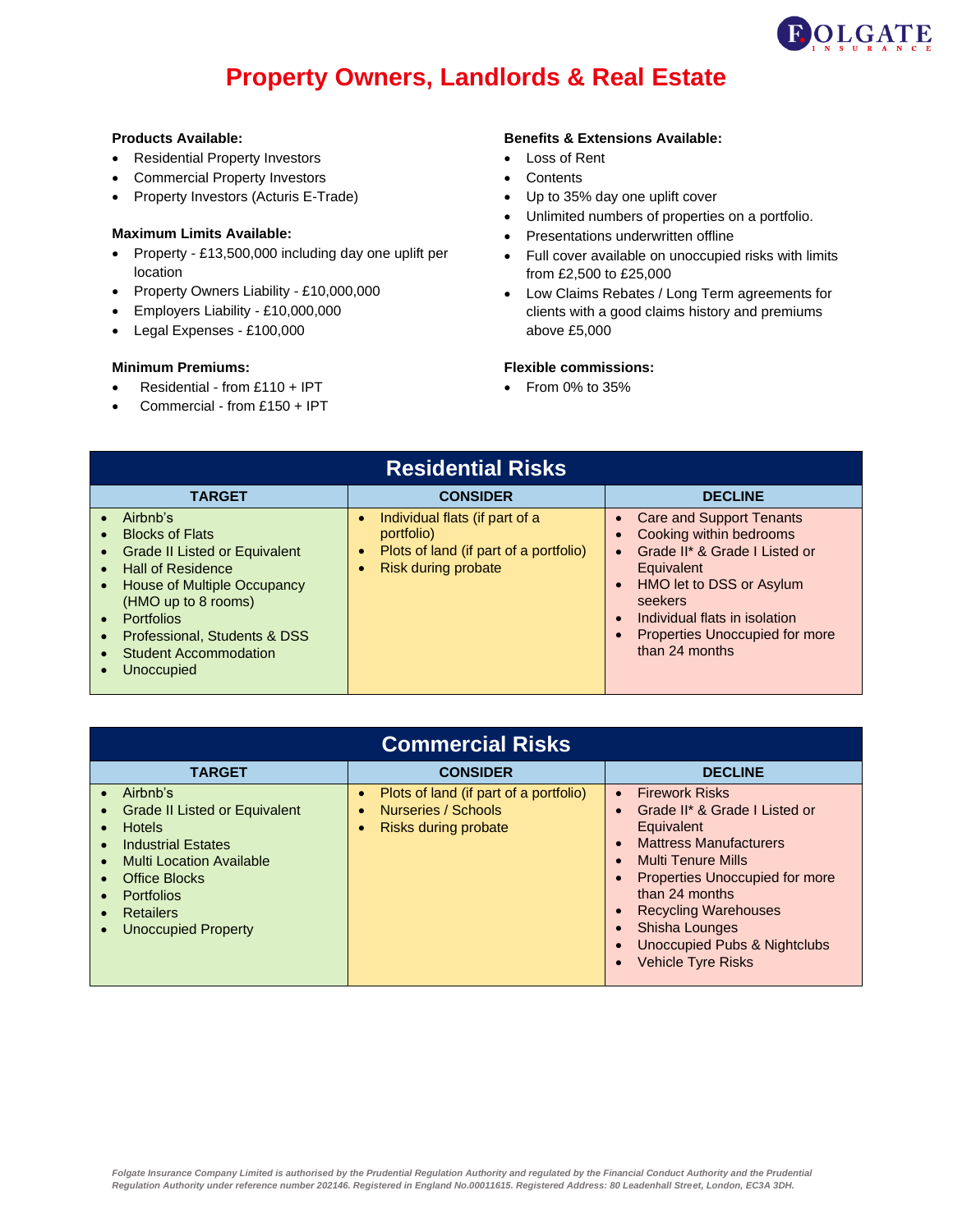

# **Packaged Products**

### **Products Available:**

- Hotels & Guesthouses
- Offices & Surgeries
- Offices & Surgeries (Acturis E-Trade)
- **Shopkeepers**
- Shopkeepers (Acturis E-Trade)

### **Maximum Limits Available:**

- Property £10,000,000
- Employers Liability £10,000,000
- Public and Products Liability £10,000,000
- Legal Expenses £100,000

# **Minimum Premiums:**

- Guesthouses from £500 + IPT
- Hotels from £800 + IPT
- Offices & Surgeries from £170 + IPT
- Shopkeepers from £350 + IPT

## **Benefits & Extensions Available:**

- Bespoke policy wordings with a vast array of standard benefits per product
- Low Claims Rebates / Long Term agreements for clients with a good claims history and premiums above £5,000

# **Flexible commissions:**

| <b>Hotels &amp; Guesthouses</b>                                                                     |                                                                                                                         |                                                                                                                             |
|-----------------------------------------------------------------------------------------------------|-------------------------------------------------------------------------------------------------------------------------|-----------------------------------------------------------------------------------------------------------------------------|
| <b>TARGET</b>                                                                                       | <b>CONSIDER</b>                                                                                                         | <b>DECLINE</b>                                                                                                              |
| <b>Grade II Listed or Equivalent</b><br>Guesthouses and Bed &<br><b>Breakfasts</b><br><b>Hotels</b> | <b>Household Contents</b><br><b>Leased Premises</b><br>$\bullet$<br><b>Seasonal Risks</b><br><b>Self-catering Risks</b> | Cooking within bedrooms<br>Grade II* & Grade I Listed or<br>Equivalent<br><b>Hostels</b><br><b>Public Houses &amp; Inns</b> |

| <b>Offices &amp; Surgeries</b>                                  |                 |                                                                                                                                                                                                                           |
|-----------------------------------------------------------------|-----------------|---------------------------------------------------------------------------------------------------------------------------------------------------------------------------------------------------------------------------|
| <b>TARGET</b>                                                   | <b>CONSIDER</b> | <b>DECLINE</b>                                                                                                                                                                                                            |
| All offices and surgeries other than<br>those listed in decline |                 | <b>Bailiff</b><br><b>Bureau De Change</b><br>$\bullet$<br><b>Debt Collectors</b><br>$\bullet$<br>Mini-Cab / Taxi Operator<br>$\bullet$<br>(including Public Access)<br><b>Optical Services</b><br>$\bullet$<br>Psychiatry |

| <b>Shopkeepers</b>                                                                                                               |                                                                                                                                                                                                                                                                                                                                     |                                                                                                                                                                                                                                                                                                                                                                                                                                                                                                                                                                   |
|----------------------------------------------------------------------------------------------------------------------------------|-------------------------------------------------------------------------------------------------------------------------------------------------------------------------------------------------------------------------------------------------------------------------------------------------------------------------------------|-------------------------------------------------------------------------------------------------------------------------------------------------------------------------------------------------------------------------------------------------------------------------------------------------------------------------------------------------------------------------------------------------------------------------------------------------------------------------------------------------------------------------------------------------------------------|
| <b>TARGET</b>                                                                                                                    | <b>CONSIDER</b>                                                                                                                                                                                                                                                                                                                     | <b>DECLINE</b>                                                                                                                                                                                                                                                                                                                                                                                                                                                                                                                                                    |
| All shopkeepers other than those<br>listed in decline<br>E-Cigarette / Vape Shops<br>$\bullet$<br>(including Products Liability) | Antiques<br>$\bullet$<br><b>Art Gallery</b><br>$\bullet$<br><b>Charity Shops</b><br>$\bullet$<br><b>Department Stores</b><br>$\bullet$<br><b>DIY Stores</b><br>$\bullet$<br>Fancy Good & Gift Shops<br>$\bullet$<br><b>Golf Retailers</b><br>$\bullet$<br><b>Ice Cream Parlours</b><br>$\bullet$<br>Tool Hire / Retail<br>$\bullet$ | Arts & Craft Retailing<br>$\bullet$<br><b>Bookmakers</b><br>$\bullet$<br><b>Carpet &amp; Rug Retailers</b><br>$\bullet$<br>Dry Cleaners<br>$\bullet$<br><b>Fuel Retailing</b><br>$\bullet$<br><b>Furniture Retailing</b><br>$\bullet$<br><b>Gun Retailing</b><br>$\bullet$<br><b>Head Shop (smoking</b><br>$\bullet$<br>paraphernalia)<br><b>Jewellers</b><br>$\bullet$<br>Launderettes<br>$\bullet$<br>Memorabilia<br>$\bullet$<br><b>Mobile Phone Shops</b><br>$\bullet$<br><b>Pawnbrokers</b><br>$\bullet$<br>Solariums<br>$\bullet$<br><b>Tattoo Parlours</b> |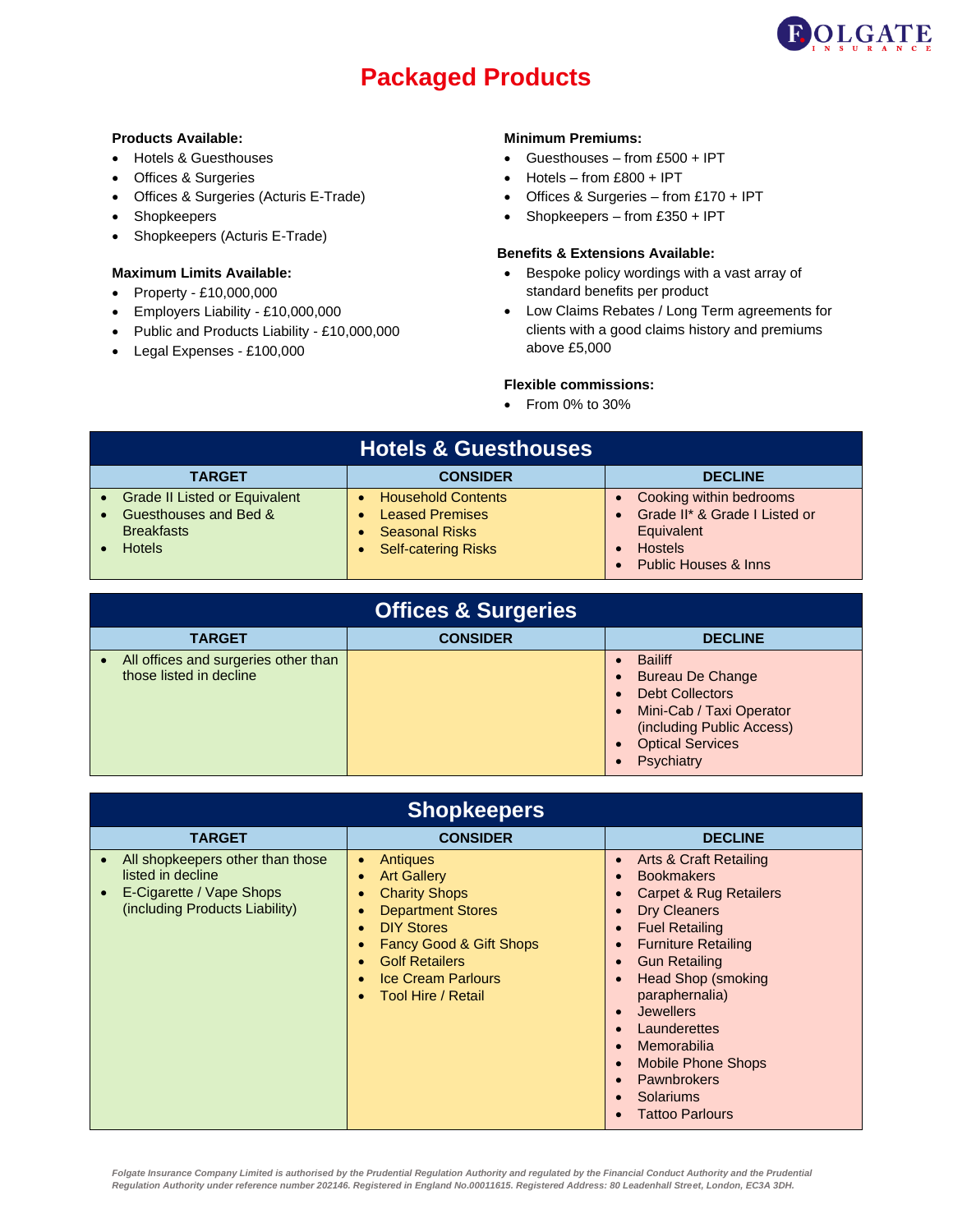

# **Commercial Combined**

#### **Products Available:**

- Wholesalers & Distributors
- Manufacturers & Processors
- General Combined

#### **Maximum Limits Available:**

- Property £10,000,000
- Employers Liability £10,000,000
- Public and Products Liability £10,000,000
- Legal Expenses: £100,000
- Personal Accident £200 per week
- Theft by Employees up to £25,000
- Computer Breakdown up to £25,000

#### **Minimum Premiums:**

- Wholesalers & Distributors from £725 + IPT
- Manufacturers & Processors from £725 + IPT
- General Combined from £800 + IPT

### **Benefits & Extensions Available:**

- Low Claims Rebates / Long Term agreements for clients with a good claims history and premiums above £5,000
- Products exported to the USA &/or Canada

#### **Target Risk Profile:**

- Established 3+ years and financially strong companies
- Good risk management

## **Flexible commissions:**

| <b>Wholesalers &amp; Distributors</b>                                                                   |                                                                                                                 |                                                                                                                                 |
|---------------------------------------------------------------------------------------------------------|-----------------------------------------------------------------------------------------------------------------|---------------------------------------------------------------------------------------------------------------------------------|
| <b>TARGET</b>                                                                                           | <b>CONSIDER</b>                                                                                                 | <b>DECLINE</b>                                                                                                                  |
| All Wholesalers & Distributors<br>other than those listed in decline<br><b>Online Supply Warehouses</b> | <b>Complex risks</b><br>Exports to the USA and/or Canada<br><b>Efficacy Cover</b><br>Re-branding & Re-labelling | <b>Carpet Risks</b><br><b>Fancy Goods &amp; Gifts</b><br><b>Furniture Risks</b><br><b>Paper Risks</b><br>Self-storage locations |

| <b>Manufacturers, Engineers &amp; Processors</b>                                                               |                                                                                                                                                                                                                   |                                                                                      |
|----------------------------------------------------------------------------------------------------------------|-------------------------------------------------------------------------------------------------------------------------------------------------------------------------------------------------------------------|--------------------------------------------------------------------------------------|
| <b>TARGET</b>                                                                                                  | <b>CONSIDER</b>                                                                                                                                                                                                   | <b>DECLINE</b>                                                                       |
| All types of Manufacturing,<br><b>Engineering &amp; Processing risks</b><br>other than those listed in decline | <b>Complex risks</b><br><b>Efficacy</b><br>Exports to the USA and/or Canada<br>• High Products Liability exposure<br>Work at hazardous locations<br><b>Work Away including Heat</b><br>Work Away with Height Work | Any safety critical motor, aviation,<br>or marine products<br>Self-storage locations |

| <b>General Combined</b>                                                                                                                                                                                                                                                                                                                        |                                                                           |                                                                                                                                                       |  |
|------------------------------------------------------------------------------------------------------------------------------------------------------------------------------------------------------------------------------------------------------------------------------------------------------------------------------------------------|---------------------------------------------------------------------------|-------------------------------------------------------------------------------------------------------------------------------------------------------|--|
| <b>TARGET</b>                                                                                                                                                                                                                                                                                                                                  | <b>CONSIDER</b>                                                           | <b>DECLINE</b>                                                                                                                                        |  |
| All types of General Combined<br>$\bullet$<br>business including:<br><b>Amusement Arcades</b><br>$-$<br><b>Bingo Hall</b><br>$\qquad \qquad -$<br>Church<br>$\qquad \qquad -$<br><b>Garden Centre</b><br>$\qquad \qquad -$<br><b>Masonic Lodge</b><br>$\overline{\phantom{0}}$<br>Snooker / Pool Hall<br>Synagogue<br>$\overline{\phantom{m}}$ | <b>Banqueting Halls</b><br><b>Complex risks</b><br><b>Gentlemen Clubs</b> | Cinemas / Theatres<br>$\bullet$<br>Gymnasiums<br>$\bullet$<br><b>Public Houses</b><br>$\bullet$<br>Restaurants<br>$\bullet$<br>Takeaways<br>$\bullet$ |  |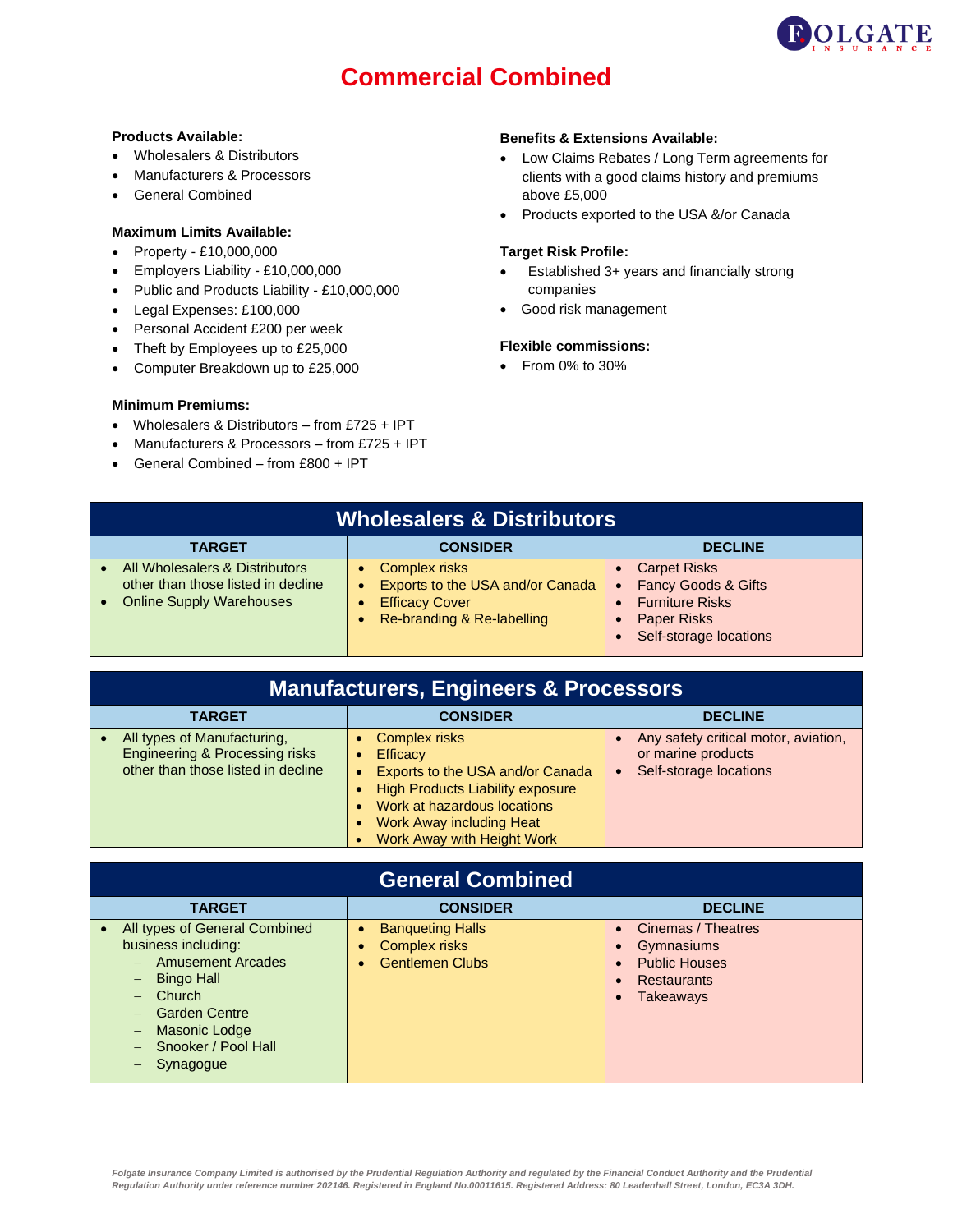

# **Bespoke Property or Liability in isolation**

#### **Products Available:**

- Property in Isolation
- Liability in Isolation

# **Maximum Limits Available:**

- Property £10,000,000
- Employers Liability £10,000,000
- Public and Products Liability £10,000,000
- Legal Expenses: £100,000

### **Minimum Premiums:**

- Property in Isolation from £200 + IPT
- Liability in Isolation from £100 + IPT

#### **Benefits & Extensions Available:**

- Low Claims Rebates / Long Term agreements for clients with a good claims history and premiums above £5,000
- Products exported to the USA &/or Canada

### **Target Risk Profile:**

- Risks that need to be split in capacity i.e. Property only where liability is placed elsewhere
- Established 3+ years and financially strong companies
- Good risk management

### **Flexible commissions:**

| <b>Property or Liability in Isolation</b>                                                 |                                                                                                                                  |                                                                                                                                                                              |
|-------------------------------------------------------------------------------------------|----------------------------------------------------------------------------------------------------------------------------------|------------------------------------------------------------------------------------------------------------------------------------------------------------------------------|
| <b>TARGET</b>                                                                             | <b>CONSIDER</b>                                                                                                                  | <b>DECLINE</b>                                                                                                                                                               |
| Plots of Land<br><b>Property only for Contractors</b><br><b>Unique Risks</b><br>$\bullet$ | Depth limits in excess of 3 meters<br><b>Heat work</b><br>Incidental work undertaken in the<br>EU<br>Work at hazardous locations | BFSC payments over 75% of<br>$\bullet$<br>turnover<br><b>Public Houses</b><br>$\bullet$<br><b>Restaurants</b><br><b>Takeaways</b><br>$\bullet$<br>Waste &/or Recycling Risks |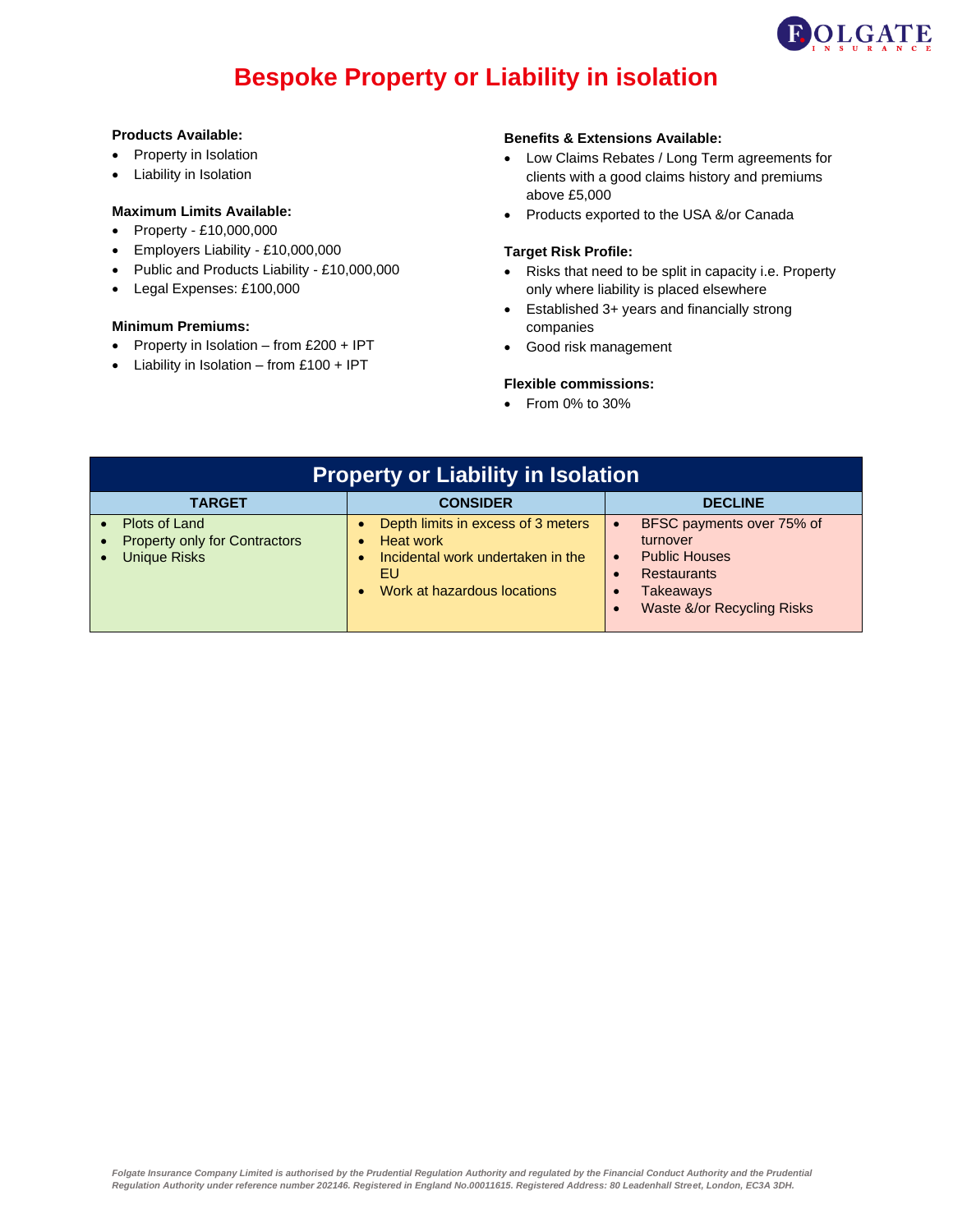

# **Contractors**

# **Product Details:**

- Wage roll and turnover rated product
- Minimum of 4 manual employees
- Maximum turnover £100,000,000

### **Maximum Limits Available:**

- Employers Liability: £35,000,000
- Public and Products Liability: £35,000,000
- Contract Works: £5,000,000
- Own Plant: £500,000
- Hired in Plant: £500,000
- Employee Tools: £50,000
- Legal Expenses: £100,000 / £1,000,000 IRO employment disputes
- Personal Accident £500 per week

#### **Minimum Premiums:**

• From £1,000 + IPT

# **Benefits & Extensions Available:**

- Increased height and Depth limits
- Non-adjustable policies
- Financial loss
- Defective Workmanship
- Damage to Property Being Worked upon
- Breach of Professional Duty
- Non licensed asbestos removal
- Low Claims Rebates / Long Term agreements for clients with a good claims history and premiums above £5,000

### **Target Risk Profile:**

- Established (3+ years) and financially strong companies
- Well trained workforce with training records signed for and copies retained
- Low staff turnover and limited use of agency labour.
- Health and safety risk assessment undertaken, communicated to the employees, and regularly reviewed
- Clients with well-established risk management arrangements including an embedded health and safety culture throughout their organisation

# **Flexible commissions:**

• From 0% to 25%

| <b>Contractors</b>                                                                                                                                                                                                                                                                                                                                                                                                                                                                                                                                                                                                                                                                                                                                                                                                                                                                       |                                                                                                                                                                                                                                                                                                                                                                                                                                                                                                                                                                                     |                                                                                                                                                                                                                                                                                                                                                                                                                                                                                                                                                                                                                                                                                                                                                                                                       |
|------------------------------------------------------------------------------------------------------------------------------------------------------------------------------------------------------------------------------------------------------------------------------------------------------------------------------------------------------------------------------------------------------------------------------------------------------------------------------------------------------------------------------------------------------------------------------------------------------------------------------------------------------------------------------------------------------------------------------------------------------------------------------------------------------------------------------------------------------------------------------------------|-------------------------------------------------------------------------------------------------------------------------------------------------------------------------------------------------------------------------------------------------------------------------------------------------------------------------------------------------------------------------------------------------------------------------------------------------------------------------------------------------------------------------------------------------------------------------------------|-------------------------------------------------------------------------------------------------------------------------------------------------------------------------------------------------------------------------------------------------------------------------------------------------------------------------------------------------------------------------------------------------------------------------------------------------------------------------------------------------------------------------------------------------------------------------------------------------------------------------------------------------------------------------------------------------------------------------------------------------------------------------------------------------------|
| <b>TARGET</b>                                                                                                                                                                                                                                                                                                                                                                                                                                                                                                                                                                                                                                                                                                                                                                                                                                                                            | <b>CONSIDER</b>                                                                                                                                                                                                                                                                                                                                                                                                                                                                                                                                                                     | <b>DECLINE</b>                                                                                                                                                                                                                                                                                                                                                                                                                                                                                                                                                                                                                                                                                                                                                                                        |
| Air Conditioning / Refrigeration<br>$\bullet$<br><b>Bricklaying Contractors</b><br>$\bullet$<br><b>Building Contractors</b><br>$\bullet$<br>Carpentry<br>$\bullet$<br><b>Carpet Fitters</b><br>$\bullet$<br><b>CCTV</b> Installation<br>Ceiling and Partition (Dry Lining)<br><b>Computer / Network Engineers</b><br>$\bullet$<br>Damp Proofing<br>$\bullet$<br><b>Electrical Contractors</b><br><b>Exhibition Stand Erecting</b><br>$\bullet$<br>Fencing<br>$\bullet$<br>Flooring<br>$\bullet$<br>Guttering<br>Glazing<br>$\bullet$<br><b>Ground Workers / Utilities</b><br>Joinery<br>$\bullet$<br>Landscaping<br><b>Painting and Decorating</b><br>$\bullet$<br>Paving<br>$\bullet$<br>Plastering / Rendering<br>$\bullet$<br><b>Road Surfacing</b><br>Shop & Office Fitting<br>$\bullet$<br>Signage<br><b>Telecommunication Engineers</b><br>$\bullet$<br><b>Tilling Contractors</b> | <b>Curtain Walling</b><br>$\bullet$<br>Depth limits in excess of 3 meters<br>$\bullet$<br><b>Haulage Contractors</b><br>$\bullet$<br><b>Heat work</b><br>$\bullet$<br>Incidental work undertaken in the<br>EU<br>Non-Licensed Asbestos Removal<br>$\bullet$<br>(not in isolation)<br>Pilling / Underpinning not in<br>$\bullet$<br>isolation<br>Roofing which forms part of an<br>$\bullet$<br>overall contract<br><b>Structural Glazing Contractors</b><br>$\bullet$<br><b>Traffic Management</b><br>$\bullet$<br><b>Tree Surgeons</b><br>$\bullet$<br>Work at hazardous locations | <b>Asbestos Contractors</b><br><b>Basement Excavations</b><br>$\bullet$<br>BFSC payments over 75% of<br>turnover<br><b>Cavity Wall Insulation</b><br><b>Demolition Contractors</b><br>$\bullet$<br><b>Heavy Civil Engineering</b><br><b>Heavy Industrial Work</b><br>$\bullet$<br><b>Labour Supply Risks</b><br>Pest, Vermin, Hygiene Control<br>Pilling / Underpinning in isolation<br><b>Plumbing Contractors</b><br><b>Rail Contractors</b><br>Roofing Contractors and/or<br>Steeplejacks<br><b>Scaffolders</b><br>$\bullet$<br><b>Security / Man Guarding Risks</b><br><b>Solar Panel Installation</b><br>$\bullet$<br><b>Sprinkler Installers</b><br><b>Steel Fixing and Erecting</b><br>Contractors<br>Stone / Monumental Masons<br><b>Tower Crane Operations</b><br>Waste &/or Recycling Risks |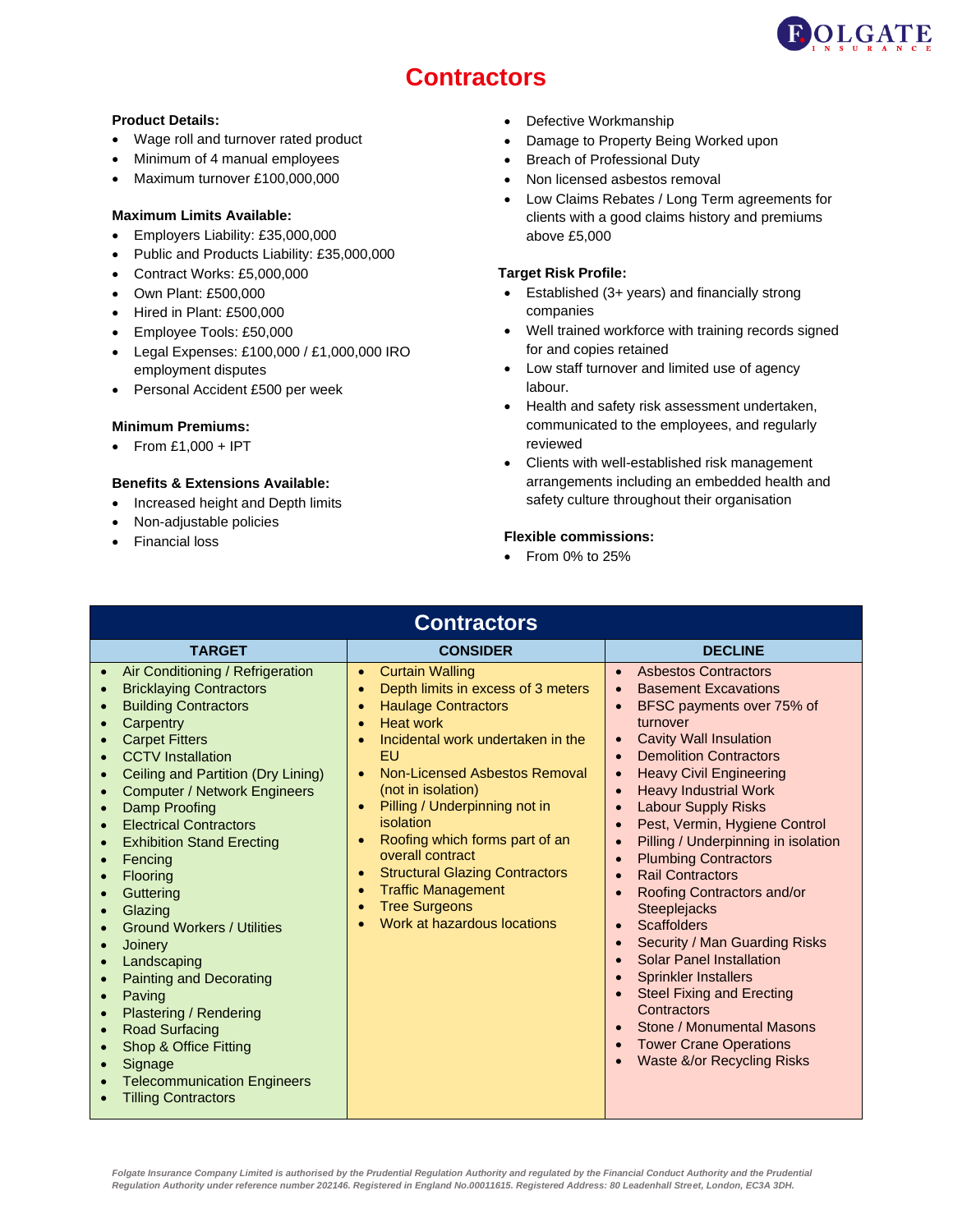

# **Tradesmen**

- Per capita based product
- Up to 12 manual workers plus clerical in addition
- Bona-Fide Sub-Contractors payments up to 25% of annual turnover
- Maximum turnover £1,000,000

#### **Maximum Limits Available:**

- Employers Liability: £35,000,000
- Public and Products Liability: £35,000,000
- Contract Works: £500,000
- Own Plant: £25,000
- Hired in plant: £50,000
- Legal Expenses: £100,000 / £1,000,000 IRO employment disputes
- Personal Accident £500 per week

#### **Minimum Premiums:**

 $\bullet$  From £50 + IPT

# **Product Details: Extensions & Benefits Available:**

- Increased height and Depth limits
- Financial loss
- Defective Workmanship
- Damage to Property Being Worked upon
- Breach of Professional Duty
- Non licensed asbestos removal

# **Target Risk Profile:**

- Well trained workforce with training records signed for and copies retained
- Low staff turnover and limited use of agency labour
- Health and safety risk assessment undertaken, communicated to the employees, and regularly reviewed

### **Flexible commissions:**

| <b>Tradesmen</b>                                                                                                                                                                                                                                                                                                                                                                                                                                                                                                                                                                                                                                                                                                                                                                                                                                                                                                                                                                        |                                                                                                                                                                                                                                                                                                                                                                                                                                     |                                                                                                                                                                                                                                                                                                                                                                                                                                                                                                                                                                                                                                                                                                                                                                                                                                                                                                                                                 |
|-----------------------------------------------------------------------------------------------------------------------------------------------------------------------------------------------------------------------------------------------------------------------------------------------------------------------------------------------------------------------------------------------------------------------------------------------------------------------------------------------------------------------------------------------------------------------------------------------------------------------------------------------------------------------------------------------------------------------------------------------------------------------------------------------------------------------------------------------------------------------------------------------------------------------------------------------------------------------------------------|-------------------------------------------------------------------------------------------------------------------------------------------------------------------------------------------------------------------------------------------------------------------------------------------------------------------------------------------------------------------------------------------------------------------------------------|-------------------------------------------------------------------------------------------------------------------------------------------------------------------------------------------------------------------------------------------------------------------------------------------------------------------------------------------------------------------------------------------------------------------------------------------------------------------------------------------------------------------------------------------------------------------------------------------------------------------------------------------------------------------------------------------------------------------------------------------------------------------------------------------------------------------------------------------------------------------------------------------------------------------------------------------------|
| <b>TARGET</b>                                                                                                                                                                                                                                                                                                                                                                                                                                                                                                                                                                                                                                                                                                                                                                                                                                                                                                                                                                           | <b>CONSIDER</b>                                                                                                                                                                                                                                                                                                                                                                                                                     | <b>DECLINE</b>                                                                                                                                                                                                                                                                                                                                                                                                                                                                                                                                                                                                                                                                                                                                                                                                                                                                                                                                  |
| Airconditioning<br>$\bullet$<br><b>Bricklaying</b><br>$\bullet$<br><b>Builders</b><br>$\epsilon$<br>Carpentry<br>$\epsilon$<br><b>Carpet Fitters</b><br>$\bullet$<br><b>CCTV</b> Installation<br>$\bullet$<br>Ceiling and Partition (Dry Lining)<br>$\bullet$<br><b>Computer / Network Engineers</b><br>$\epsilon$<br><b>Damp Proofing</b><br>C<br><b>Electrical Contractors</b><br>$\bullet$<br><b>Exhibition Stand Erecting</b><br>$\bullet$<br>Fencing<br>$\epsilon$<br>Flooring<br>$\epsilon$<br>Guttering<br>$\bullet$<br>Glazing<br>$\bullet$<br><b>Ground Workers</b><br>Joinery<br>$\epsilon$<br>Landscaping<br>$\bullet$<br><b>Painting and Decorating</b><br>$\bullet$<br>Paving<br>$\bullet$<br><b>Plastering / Rendering</b><br>$\epsilon$<br>Refrigeration<br>$\bullet$<br><b>Road Surfacing</b><br>$\bullet$<br><b>Shop &amp; Office Fitting</b><br>$\epsilon$<br>Signage<br>$\epsilon$<br><b>Telecommunication Engineers</b><br>$\epsilon$<br><b>Tilling Contractors</b> | Depth limits in excess of 3 meters<br>$\bullet$<br><b>Haulage Contractors</b><br>$\bullet$<br><b>Heat work</b><br>$\bullet$<br>Non-Licensed Asbestos Removal<br>(not in isolation)<br><b>Plumbing Contractors (Max 6)</b><br>$\bullet$<br>Manual)<br>Roofing which forms part of an<br>$\bullet$<br>overall contract.<br><b>Traffic Management</b><br>$\bullet$<br><b>Tree Surgeons</b><br>$\bullet$<br>Work at hazardous locations | <b>Asbestos Removal</b><br>$\bullet$<br><b>Basement Excavations</b><br>$\bullet$<br>BFSC payments over 25% of<br>turnover<br><b>Cavity Wall Insulation</b><br>$\bullet$<br><b>Chimney Sweeping</b><br>$\bullet$<br><b>Curtain Walling / Structural</b><br>Glazing<br><b>Demolition Contractors</b><br><b>Heavy Civil Engineering</b><br><b>Heavy industrial work</b><br><b>Labour Supply Risks</b><br>Pest, Vermin, Hygiene Control<br>Pilling / Underpinning<br><b>Rail Contractors</b><br>Risks with high loss frequency<br>Roofing Contractors and/or<br>Steeplejacks<br>Security / Man Guarding Risks<br>$\bullet$<br><b>Scaffolders</b><br><b>Solar Panel Installation</b><br><b>Sprinkler Installers</b><br><b>Steel Fixing and Erecting</b><br>Contractors<br>Stone / Monumental Masons<br><b>Tower / Mobile Crane Operations</b><br>Waste &/or Recycling Risks<br>$\bullet$<br>Work undertaken outside of the<br>$\bullet$<br><b>UK</b> |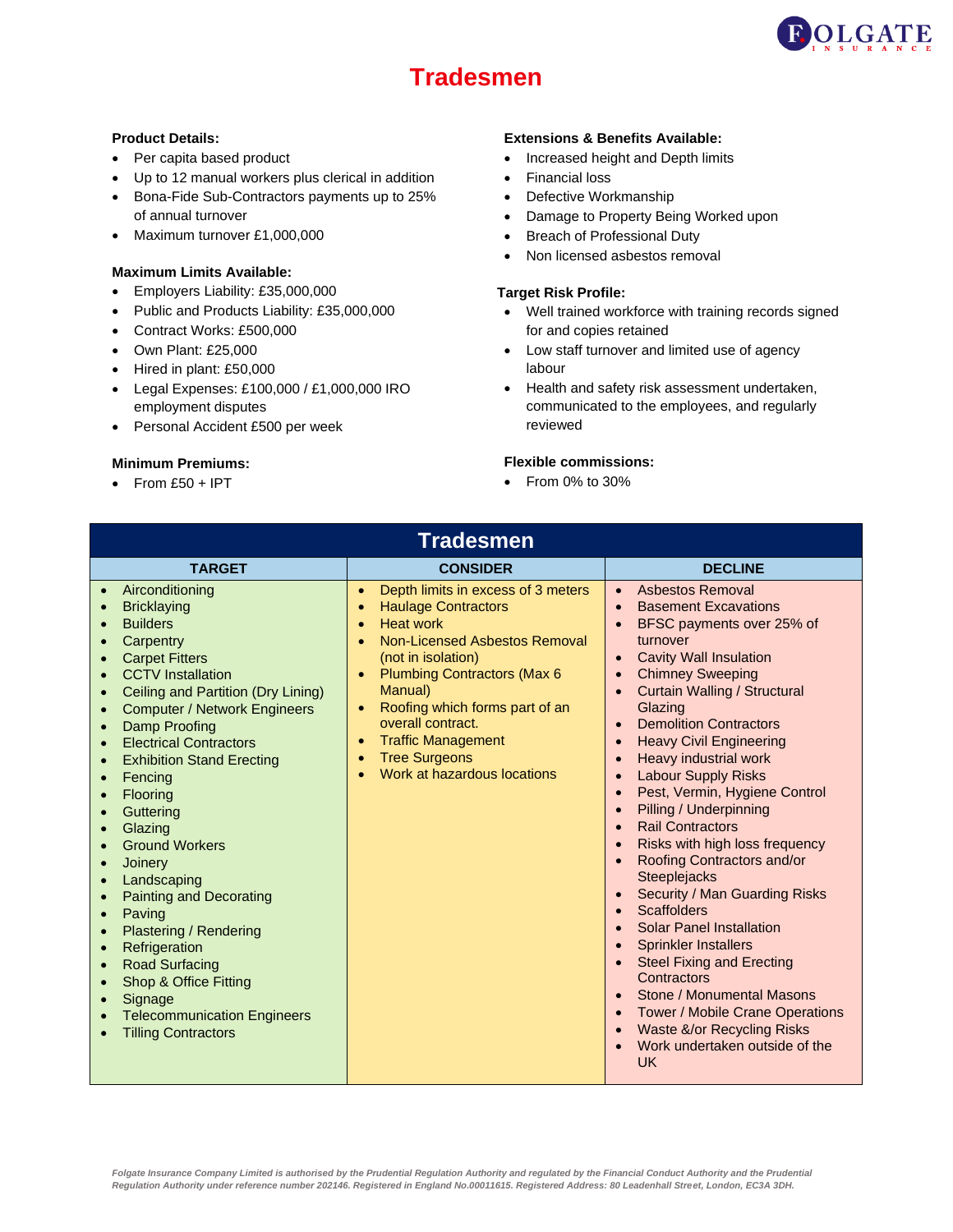

# **Cleaning Contractors Scheme**

### **Product Details:**

- Turnover rated product
- Scheme benefits automatically include:
	- − Fidelity up to £250,000
	- − Financial loss £250,000
	- − Lock and key replacement up to £250,000
	- − Misuse of telephones up to £75,000
	- − Treatment up to £5,000,000

#### **Maximum Limits Available:**

- Employers Liability: £35,000,000
- Public and Products Liability: £35,000,000

# **Minimum Premiums:**

 $\bullet$  From £450 + IPT

#### **Extensions & Benefits Available:**

• Low Claims Rebates / Long Term agreements for clients with a good claims history and premiums above £5,000

# **Target Risk Profile:**

- Well trained workforce with training records signed for and copies retained
- Low staff turnover and limited use of agency labour
- Health and safety risk assessment undertaken, communicated to the employees, and regularly reviewed

# **Flexible commissions:**

| <b>Cleaning Contractors</b>                                                                                                                                                                                                                                                                                                                                                                                                                                                                                                                                                                                                                                                                                                                                                   |                                                                                                                                                                                                                                                                                                                   |                                                                                                            |
|-------------------------------------------------------------------------------------------------------------------------------------------------------------------------------------------------------------------------------------------------------------------------------------------------------------------------------------------------------------------------------------------------------------------------------------------------------------------------------------------------------------------------------------------------------------------------------------------------------------------------------------------------------------------------------------------------------------------------------------------------------------------------------|-------------------------------------------------------------------------------------------------------------------------------------------------------------------------------------------------------------------------------------------------------------------------------------------------------------------|------------------------------------------------------------------------------------------------------------|
| <b>TARGET</b>                                                                                                                                                                                                                                                                                                                                                                                                                                                                                                                                                                                                                                                                                                                                                                 | <b>CONSIDER</b>                                                                                                                                                                                                                                                                                                   | <b>DECLINE</b>                                                                                             |
| <b>Bona-Fide Sub-Contractors Work</b><br><b>Builders Cleans (Internal Only)</b><br><b>Carpet &amp; Upholstery Cleaning</b><br>$\bullet$<br>Cradle, Abseil, Cherry Pickers or<br>Hoist work<br>Domestic Household Cleaning<br>$\bullet$<br><b>Factory &amp; Warehouse Cleaning</b><br>$\bullet$<br>Fire & Flood Damage Cleaning<br>$\bullet$<br><b>Gutter Cleaning</b><br>$\bullet$<br>Hotel, Pubs and/or School<br>$\bullet$<br>Cleaning<br><b>Janitorial Supplies</b><br>$\bullet$<br>Motor and/or Commercial Vehicle<br>Cleaning<br>Offices and/or Shop Cleaning<br>$\bullet$<br><b>Pressure Washing</b><br>$\bullet$<br>Window Cleaning (ladder work /<br>$\bullet$<br>by pole reach system)<br>Window Cleaning - Cradle, Abseil,<br><b>Cherry Pickers &amp; Hoist Use</b> | Abseiling<br>$\bullet$<br>Decontamination service<br>$\bullet$<br><b>Industrial Cleaning</b><br>$\bullet$<br>Needle / Sharps Cleaning<br>$\bullet$<br>Other cleaning activities not listed<br>$\bullet$<br><b>Property Maintenance</b><br>Trauma / Biohazard Cleaning<br>$\bullet$<br>Work at hazardous locations | Ductwork / Extraction or Ventilation<br>$\bullet$<br>Cleaning<br>Waste Recycling / Management<br>$\bullet$ |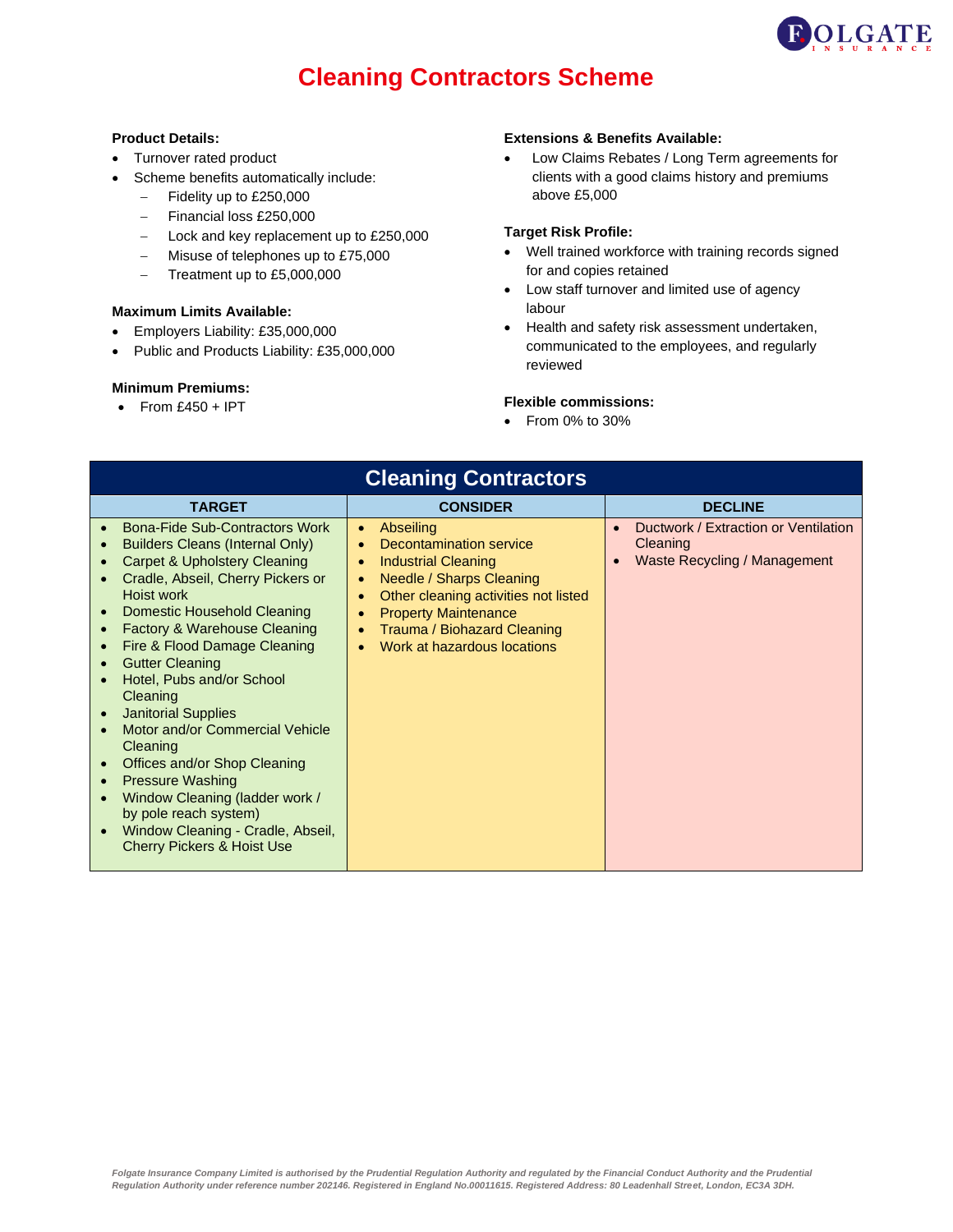

# **Liability Excess of Loss**

#### **Product Details:**

- Follow form policy wording
- Maximum turnover £250,000,000

### **Maximum Limits Available:**

- Employers Liability: £35,000,000
- Public and Products Liability: £35,000,000

# **Minimum Premiums:**

 $\bullet$  From £50 + IPT

## **Extensions & Benefits Available:**

• Short term policies to ensure common renewal date

# **Target Risk Profile:**

• Extremely wide appetite

#### **Flexible commissions:**

| <b>Liability Excess of Loss</b>                                                                                                                                                                                                                                             |                                                                                                           |                                                                                                                                                                                                                                                                                                                                                                              |
|-----------------------------------------------------------------------------------------------------------------------------------------------------------------------------------------------------------------------------------------------------------------------------|-----------------------------------------------------------------------------------------------------------|------------------------------------------------------------------------------------------------------------------------------------------------------------------------------------------------------------------------------------------------------------------------------------------------------------------------------------------------------------------------------|
| <b>TARGET</b>                                                                                                                                                                                                                                                               | <b>CONSIDER</b>                                                                                           | <b>DECLINE</b>                                                                                                                                                                                                                                                                                                                                                               |
| <b>Cleaning contractors</b><br>Contractors / Tradesmen<br><b>High Risk Liability Trades</b><br>Manufacturing<br>$\bullet$<br><b>Offices / Surgeries</b><br><b>Property Owners</b><br><b>Restaurants</b><br><b>Shops</b><br>Takeaways<br><b>Wholesalers and Distributors</b> | <b>Hot Roofing Contractors</b><br>Products supplied to the USA /<br>Canada<br>Work at hazardous locations | <b>Amusement Parks, Fairs, Circuses</b><br>Asbestos Related Risks (other<br>than non-notifiable removal)<br>Excess programs where the total<br>limit of indemnity required is<br>£50,000,000 or greater.<br><b>Offshore Exposures</b><br><b>Pharmaceutical Risks</b><br><b>Product Guarantee or recall</b><br>Tunneling<br><b>Trampoline Parks</b><br><b>Waste Recycling</b> |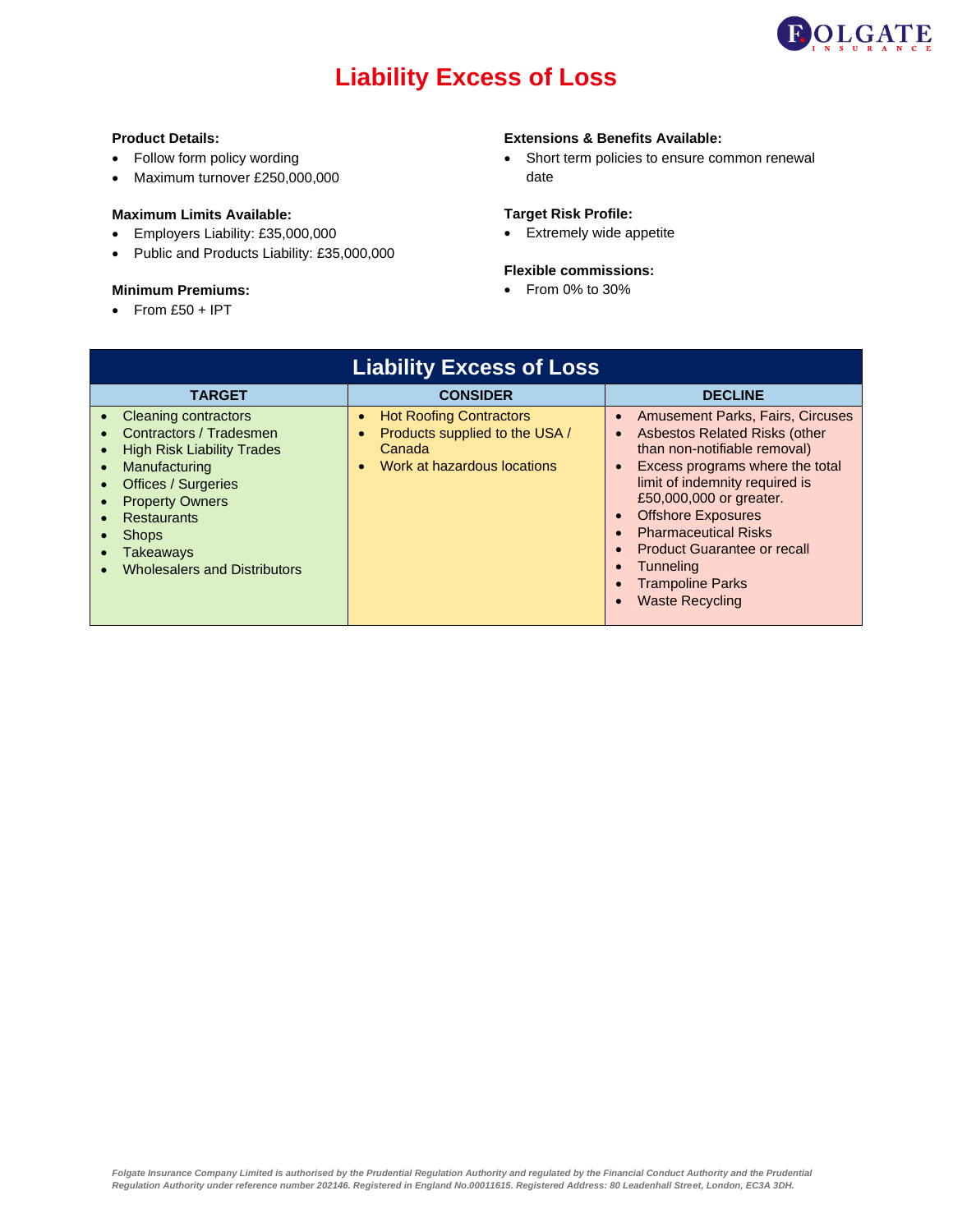

# **Primary Professional Indemnity**

### **Product Details:**

- Professional Combined Risks under £500,000 fee income or under £2,500,000 turnover for Design & Construct. Auto rated online product.
- Corporate Combined Risks above £500,000 fee income or over £2,500,000 turnover for Design & Construct. Online submission form or presentation.

#### **Maximum Limits Available:**

- Professional Combined £2,000,000
- Corporate Combined £5,000,000

### **Minimum Premiums:**

- Professional Combined from £50 + IPT
- Corporate Combined from £750 + IPT

#### **Extensions & Benefits Available:**

- D&O / Corporate Legal Liability Up to £2,000,000
- Property (Buildings, Contents, Specified Business Equipment, Business Interruption) – Up to £10,000,000
- Terrorism
- Employers' Liability £10,000,000
- Public & Products' Liability Up to £10,000,000
- Legal Expenses £100,000

#### **Flexible commissions:**

• From 0% to 30%

| <b>Accountants</b>                                                                                                                                                                               |                                                                                                                                                                                     |                                                                                                                                                                                                                                                                                                                                                                                                                                                                                               |
|--------------------------------------------------------------------------------------------------------------------------------------------------------------------------------------------------|-------------------------------------------------------------------------------------------------------------------------------------------------------------------------------------|-----------------------------------------------------------------------------------------------------------------------------------------------------------------------------------------------------------------------------------------------------------------------------------------------------------------------------------------------------------------------------------------------------------------------------------------------------------------------------------------------|
| <b>TARGET</b>                                                                                                                                                                                    | <b>CONSIDER</b>                                                                                                                                                                     | <b>DECLINE</b>                                                                                                                                                                                                                                                                                                                                                                                                                                                                                |
| Audit & Accountancy for unquoted<br>companies<br>Bookkeeping / Wage roll<br><b>Computer Consultancy</b><br><b>Compliance Advice</b><br><b>Management Consultancy</b><br><b>Personal Taxation</b> | <b>Company Secretarial / Registrar</b><br>۰<br>Directorship, Executorship &<br>Trusteeship<br><b>Entertainment or High-Profile</b><br><b>Clients</b><br><b>Taxation Consultancy</b> | Work undertaken for Quoted<br>$\bullet$<br>Companies<br>Work undertaken for Banks or<br><b>Financial Institutions</b><br>Insolvency / Liquidations /<br><b>Receiverships</b><br>Mergers & Acquisitions, Disposals<br>or Financial Services<br>Work undertaken for the Insurance<br>Sector<br><b>Investment Business Work</b><br>Work undertaken for Off-shore<br>Companies / Off-shore Funds /<br>Investments<br>Work undertaken for Solicitors<br><b>Tax Planning Schemes</b><br>involvement |

# **Architects & Engineers**

| <b>TARGET</b>                                                                                                                                                                                                                                                                                                                                 | <b>CONSIDER</b>                                                                                                                                                                                                                                                                                           | <b>DECLINE</b>                                                                                                                                                                                                                                                           |
|-----------------------------------------------------------------------------------------------------------------------------------------------------------------------------------------------------------------------------------------------------------------------------------------------------------------------------------------------|-----------------------------------------------------------------------------------------------------------------------------------------------------------------------------------------------------------------------------------------------------------------------------------------------------------|--------------------------------------------------------------------------------------------------------------------------------------------------------------------------------------------------------------------------------------------------------------------------|
| Architecture - Non-Structural<br>$\bullet$<br>Electrical Engineering - Excluding<br>Alarms / Sprinklers<br><b>Feasibility Studies / Expert</b><br><b>Witness Work</b><br><b>Heating &amp; Ventilation Engineering</b><br><b>Interior Design</b><br>$\bullet$<br>Landscape / Garden Architecture<br>$\bullet$<br><b>Mechanical Engineering</b> | Airports / Railways<br>$\bullet$<br>Architecture - New Build /<br><b>Structural</b><br><b>Building Surveys - Non-Structural</b><br><b>Clerk of Works</b><br><b>Electrical Engineering - Including</b><br><b>Alarms / Sprinklers</b><br><b>Children's Play Areas</b><br>$\bullet$<br>Churches / Cathedrals | Arenas / Stadia / Amusement<br><b>Rides</b><br>Aviation / Automotive / Military /<br><b>Marine</b><br>Bridges / Tunnels<br>$\bullet$<br><b>Building Surveys - Structural</b><br>Chemical / Oil / Nuclear Facilities<br>Civil Engineering<br>Cladding / Glazing / Curtain |
| <b>Quantity Surveying</b><br><b>Town Planning</b>                                                                                                                                                                                                                                                                                             | Factory / Industrial<br><b>Hospitals</b><br><b>Housing Schemes</b><br>Leisure Facilities (excluding<br>swimming pools)<br><b>Municipal Buildings</b>                                                                                                                                                      | Walling<br>Clean Rooms<br>Dams / Mines<br>Demolition<br>Foundations / Pilling /<br>Underpinning                                                                                                                                                                          |

*Folgate Insurance Company Limited is authorised by the Prudential Regulation Authority and regulated by the Financial Conduct Authority and the Prudential Regulation Authority under reference number 202146. Registered in England No.00011615. Registered Address: 80 Leadenhall Street, London, EC3A 3DH.*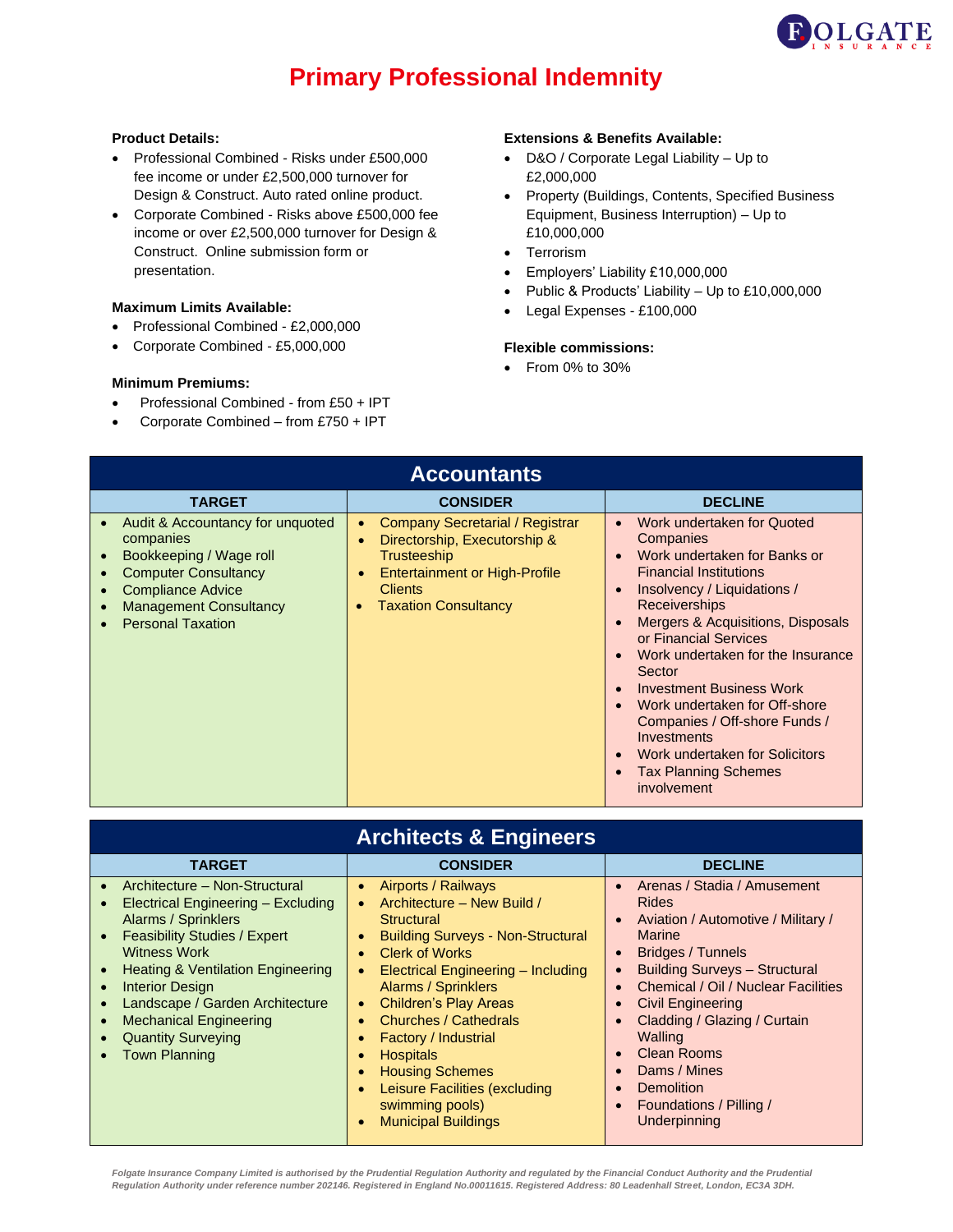

| <b>Architects &amp; Engineers - continued</b> |                                                                                                                                                                                                                                                        |                                                                                                                                                                                                                                                                                                                            |
|-----------------------------------------------|--------------------------------------------------------------------------------------------------------------------------------------------------------------------------------------------------------------------------------------------------------|----------------------------------------------------------------------------------------------------------------------------------------------------------------------------------------------------------------------------------------------------------------------------------------------------------------------------|
| <b>TARGET</b>                                 | <b>CONSIDER</b>                                                                                                                                                                                                                                        | <b>DECLINE</b>                                                                                                                                                                                                                                                                                                             |
|                                               | <b>Planning Supervisory / CDM</b><br>$\bullet$<br><b>Activities</b><br><b>Project Coordination</b><br>$\bullet$<br><b>Project Management</b><br>$\bullet$<br>Schools/Colleges/Universities<br>Management<br>Schools/Colleges/Universities<br>$\bullet$ | Harbours / Jetties / Offshore<br><b>Installations</b><br><b>Land Surveyors</b><br>Mechanical & Bulk Handling Plant<br>Pipe work / Tanks / Vessels / Silos<br><b>Power Plants</b><br>Roads / Highways / Motorways<br>Sewerage / Water Schemes<br>Soil Engineering<br><b>Structural Engineering</b><br><b>Swimming Pools</b> |

| <b>Business &amp; Management</b>                                                                                                                                                                                                                                                                                                  |                                                                                                                                                                                   |                |
|-----------------------------------------------------------------------------------------------------------------------------------------------------------------------------------------------------------------------------------------------------------------------------------------------------------------------------------|-----------------------------------------------------------------------------------------------------------------------------------------------------------------------------------|----------------|
| <b>TARGET</b>                                                                                                                                                                                                                                                                                                                     | <b>CONSIDER</b>                                                                                                                                                                   | <b>DECLINE</b> |
| • Company Development<br>Computer / IT Consultancy<br>Human Resource / Personnel<br>$\bullet$<br>Management<br><b>Marketing/Sales</b><br>$\bullet$<br>Production<br><b>Quality Management</b><br>$\bullet$<br><b>Recruitment Consultancy -</b><br>$\bullet$<br><b>Permanent Staff</b><br><b>Strategic Consultancy</b><br>Training | Financial / Accounting<br><b>Management</b><br>Interim / Locum Management<br>$\bullet$<br><b>Project Management</b><br><b>Recruitment Consultancy -</b><br><b>Temporary Staff</b> |                |

| <b>Design &amp; Construct</b>                                                                                                                                                                                                                                                                                                                                                                                                                                                                                                 |                                                                                                                                                                                                                                                                                                                                                                                                                                                                                                                                  |                                                                                                                                                                                                                                                                                                                                                                                                                                                                        |
|-------------------------------------------------------------------------------------------------------------------------------------------------------------------------------------------------------------------------------------------------------------------------------------------------------------------------------------------------------------------------------------------------------------------------------------------------------------------------------------------------------------------------------|----------------------------------------------------------------------------------------------------------------------------------------------------------------------------------------------------------------------------------------------------------------------------------------------------------------------------------------------------------------------------------------------------------------------------------------------------------------------------------------------------------------------------------|------------------------------------------------------------------------------------------------------------------------------------------------------------------------------------------------------------------------------------------------------------------------------------------------------------------------------------------------------------------------------------------------------------------------------------------------------------------------|
| <b>TARGET</b>                                                                                                                                                                                                                                                                                                                                                                                                                                                                                                                 | <b>CONSIDER</b>                                                                                                                                                                                                                                                                                                                                                                                                                                                                                                                  | <b>DECLINE</b>                                                                                                                                                                                                                                                                                                                                                                                                                                                         |
| Architecture - Non-Structural<br>$\bullet$<br>Electrical Engineering - Excluding<br>Alarms / Sprinklers<br><b>Feasibility Studies / Expert</b><br><b>Witness Work</b><br><b>General Building Contracting</b><br><b>Heating &amp; Ventilation Engineering</b><br>$\bullet$<br><b>Interior Design</b><br>$\bullet$<br>Landscape / Garden Architecture<br>$\bullet$<br><b>Mechanical Engineering</b><br>$\bullet$<br><b>Planning Supervisory / CDM</b><br><b>Activities</b><br><b>Quantity Surveying</b><br><b>Town Planning</b> | Airports / Railways<br>Architecture - Structural<br><b>Building Surveys - Non-Structural</b><br><b>Children's Play Areas</b><br>Churches / Cathedrals<br><b>Clerk of Works</b><br>Electrical Engineering - Including<br><b>Alarms / Sprinklers</b><br>Factory / Industrial<br><b>Hospitals</b><br><b>Housing Schemes</b><br>Leisure Facilities (excluding<br>swimming pools)<br><b>Municipal Buildings</b><br><b>Planning Supervisory / CDM</b><br><b>Activities</b><br><b>Project Coordination</b><br><b>Project Management</b> | Arenas / Stadia / Amusement<br><b>Rides</b><br>Aviation / Automotive / Military /<br><b>Marine</b><br>Bridges / Tunnels<br><b>Building Surveys - Structural</b><br>Chemical / Oil / Nuclear Facilities<br><b>Civil Engineering</b><br>Cladding / Glazing / Curtain<br>Walling<br><b>Clean Rooms</b><br>Dams / Mines<br><b>Demolition</b><br><b>Flooring</b><br>Foundations / Pilling /<br><b>Underpinning</b><br>Harbours / Jetties / Offshore<br><b>Installations</b> |

- Project Management
- Schools/Colleges/Universities
- Solar Panel Installation
- Lift Engineer • Mechanical & Bulk Handling Plant

• Land Surveying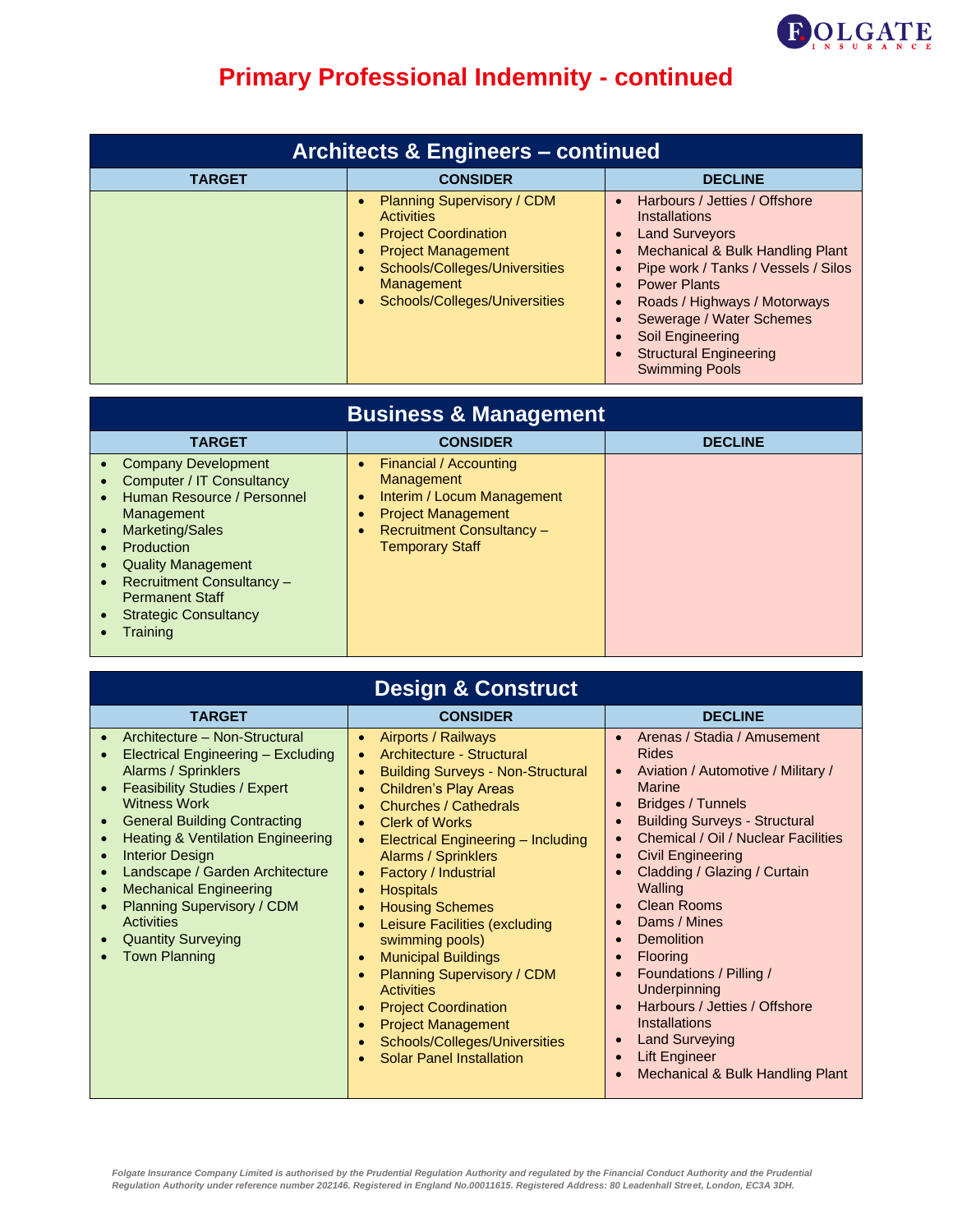

| <b>Design &amp; Construct - continued</b> |                 |                                                                                                                                                                                                                                                                   |
|-------------------------------------------|-----------------|-------------------------------------------------------------------------------------------------------------------------------------------------------------------------------------------------------------------------------------------------------------------|
| <b>TARGET</b>                             | <b>CONSIDER</b> | <b>DECLINE</b>                                                                                                                                                                                                                                                    |
|                                           |                 | Pipe Work / Tanks / Vessels /<br>Silos<br>• Power Plants<br>Roads / Highways / Motorways<br>$\bullet$<br>Roofing<br>$\bullet$<br>Sewerage / Water Schemes<br>Soil Engineering<br><b>Structural Engineering</b><br>$\bullet$<br><b>Swimming Pools</b><br>$\bullet$ |

| <b>Estate Agents &amp; Surveyors</b>                                                                                                                                                                                                                                   |                                                                                                                                                                                                                                                                                                   |                                                                                                                                                                                                                                                                                                                      |
|------------------------------------------------------------------------------------------------------------------------------------------------------------------------------------------------------------------------------------------------------------------------|---------------------------------------------------------------------------------------------------------------------------------------------------------------------------------------------------------------------------------------------------------------------------------------------------|----------------------------------------------------------------------------------------------------------------------------------------------------------------------------------------------------------------------------------------------------------------------------------------------------------------------|
| <b>TARGET</b>                                                                                                                                                                                                                                                          | <b>CONSIDER</b>                                                                                                                                                                                                                                                                                   | <b>DECLINE</b>                                                                                                                                                                                                                                                                                                       |
| Architecture - Non-Structural<br><b>Energy Performance Certificates</b><br>Estate Agency - Commercial<br>Estate Agency - Residential<br><b>Expert Witness</b><br>Letting Agency - Commercial<br>Letting Agency - Residential<br><b>Quantity Surveying</b><br>$\bullet$ | Auctioneering – Property and Fine<br>$\bullet$<br>Art<br><b>Building Surveying - Non-</b><br>$\bullet$<br><b>Structural</b><br>If Architecture - Structural income<br>$\bullet$<br>is greater than 25%<br><b>Project Coordination</b><br><b>Project Management</b><br><b>Rating / Rent Review</b> | Auctioneering - Livestock<br><b>Building Society / Insurance work</b><br><b>Building Surveying - Structural</b><br><b>Land Surveying</b><br><b>Lending Survey and Valuation</b><br>Mortgage Broking<br>Non-Lending Survey and<br>Valuation<br><b>Property Sourcing / Investment</b><br>Rent to Rent / Rent Guarantee |

| <b>Information &amp; Communication Technology</b>                                                                                                                                                                                                                                                                                                                                                                                                                             |                                                                                                                                                                                                                                                                                                                                        |                                                                                                                                                                                                                                                                                                                                                                                                                                                                                                                                      |
|-------------------------------------------------------------------------------------------------------------------------------------------------------------------------------------------------------------------------------------------------------------------------------------------------------------------------------------------------------------------------------------------------------------------------------------------------------------------------------|----------------------------------------------------------------------------------------------------------------------------------------------------------------------------------------------------------------------------------------------------------------------------------------------------------------------------------------|--------------------------------------------------------------------------------------------------------------------------------------------------------------------------------------------------------------------------------------------------------------------------------------------------------------------------------------------------------------------------------------------------------------------------------------------------------------------------------------------------------------------------------------|
| <b>TARGET</b>                                                                                                                                                                                                                                                                                                                                                                                                                                                                 | <b>CONSIDER</b>                                                                                                                                                                                                                                                                                                                        | <b>DECLINE</b>                                                                                                                                                                                                                                                                                                                                                                                                                                                                                                                       |
| <b>Consultancy Services</b><br><b>Data Processing Services</b><br>Estate Agency - Commercial<br><b>Hardware Installation</b><br><b>Hardware Maintenance</b><br><b>Outsourcing &amp; Facilities</b><br><b>Management Consultancy</b><br>Provision of Outsourced /<br><b>Managed Service</b><br>Software Installation &<br>Maintenance<br>Supply of Shrink Wrapped<br>Software<br><b>Telecommunication / Networks</b><br><b>Training Services</b><br><b>Web Design Services</b> | Domain Name registration or<br>$\bullet$<br>renewal<br><b>Project Management</b><br>$\bullet$<br><b>Provision of Contract Staff</b><br>$\bullet$<br><b>Web Hosting</b><br>$\bullet$<br>Supply of Own Bespoke or<br>$\bullet$<br><b>Customisable Software</b><br>Supply of Own Hardware or Third-<br>$\bullet$<br><b>Party Hardware</b> | Aerospace / Aviation<br><b>Bespoke IT Security Systems</b><br>Defence / Government<br><b>Financial Institutions</b><br><b>Financial Live Trading Systems</b><br><b>Games Development</b><br><b>Hardware Systems</b><br>Hosting / Operation of Chat<br><b>Rooms</b><br><b>Industrial / Engineering Process</b><br>Control<br><b>ISP or ASP Services</b><br><b>Manufacturing Process Control</b><br><b>Nuclear</b><br>Railway / Automotive<br><b>Specialist Network Security Work</b><br><b>Safety Critical or Embedded</b><br>systems |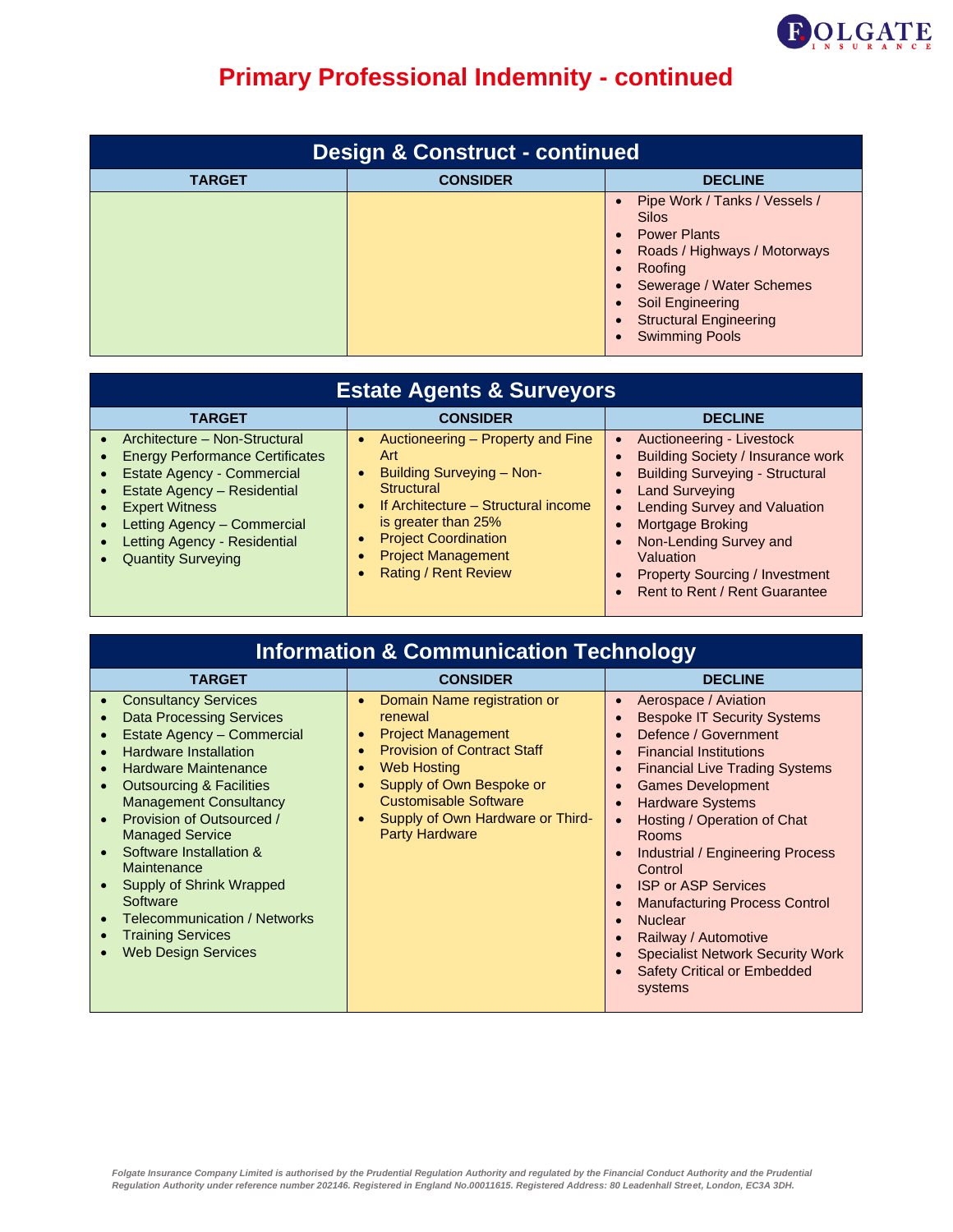

| <b>Marketing, Advertising &amp; Communications</b>                                                                                                                                                                                                                                                                                                                                                                                                              |                                                                                                                                                                                                                        |                                                                          |
|-----------------------------------------------------------------------------------------------------------------------------------------------------------------------------------------------------------------------------------------------------------------------------------------------------------------------------------------------------------------------------------------------------------------------------------------------------------------|------------------------------------------------------------------------------------------------------------------------------------------------------------------------------------------------------------------------|--------------------------------------------------------------------------|
| <b>TARGET</b>                                                                                                                                                                                                                                                                                                                                                                                                                                                   | <b>CONSIDER</b>                                                                                                                                                                                                        | <b>DECLINE</b>                                                           |
| Commercial TV/Radio Advertising<br>$\bullet$<br>Design & Creative consultancy<br>$\bullet$<br><b>Exhibition Design / Management</b><br>$\bullet$<br>(no construction)<br><b>Graphic Design</b><br>$\bullet$<br><b>Market Research</b><br>$\bullet$<br><b>Multimedia Consultancy</b><br>$\bullet$<br><b>Public Relations</b><br>$\bullet$<br><b>Sales Promotion</b><br>$\bullet$<br>Telemarketing<br>$\bullet$<br>Website Design (no functionality)<br>$\bullet$ | <b>Corporate Identity work</b><br>$\bullet$<br>Database Management / list<br>$\bullet$<br>broking<br>Event / Conference organisation<br>$\bullet$<br>Printing literature / documents<br><b>Publishers</b><br>$\bullet$ | Direct Marketing including mail<br>shots<br><b>Promotional Materials</b> |

| <b>Miscellaneous</b>                                                                                                                                                                                                                                                                                                                                                                                                                                                                                                                                                                                                                                                                                                                                                                                                                                                                                                                                                                                                                                                                                                                                                                                                                                                                                               |                                                                                                                                                                                                                                                                                                                                                                                                                                                                                                                                                                                                                                                                                                                                                                                                                                                                                                                                                                                                                                                                                                                                                                                                                                       |                                                                                                                                                                                                                                                                                                                                                                                                                                                                             |
|--------------------------------------------------------------------------------------------------------------------------------------------------------------------------------------------------------------------------------------------------------------------------------------------------------------------------------------------------------------------------------------------------------------------------------------------------------------------------------------------------------------------------------------------------------------------------------------------------------------------------------------------------------------------------------------------------------------------------------------------------------------------------------------------------------------------------------------------------------------------------------------------------------------------------------------------------------------------------------------------------------------------------------------------------------------------------------------------------------------------------------------------------------------------------------------------------------------------------------------------------------------------------------------------------------------------|---------------------------------------------------------------------------------------------------------------------------------------------------------------------------------------------------------------------------------------------------------------------------------------------------------------------------------------------------------------------------------------------------------------------------------------------------------------------------------------------------------------------------------------------------------------------------------------------------------------------------------------------------------------------------------------------------------------------------------------------------------------------------------------------------------------------------------------------------------------------------------------------------------------------------------------------------------------------------------------------------------------------------------------------------------------------------------------------------------------------------------------------------------------------------------------------------------------------------------------|-----------------------------------------------------------------------------------------------------------------------------------------------------------------------------------------------------------------------------------------------------------------------------------------------------------------------------------------------------------------------------------------------------------------------------------------------------------------------------|
| <b>TARGET</b>                                                                                                                                                                                                                                                                                                                                                                                                                                                                                                                                                                                                                                                                                                                                                                                                                                                                                                                                                                                                                                                                                                                                                                                                                                                                                                      | <b>CONSIDER</b>                                                                                                                                                                                                                                                                                                                                                                                                                                                                                                                                                                                                                                                                                                                                                                                                                                                                                                                                                                                                                                                                                                                                                                                                                       | <b>DECLINE</b>                                                                                                                                                                                                                                                                                                                                                                                                                                                              |
| <b>Access / Disability Consultant</b><br>Arbitrator<br>$\bullet$<br><b>Career Consultancy</b><br>$\bullet$<br><b>Chamber of Commerce</b><br>$\bullet$<br><b>Company Search Agent</b><br>$\bullet$<br>Counselling<br>$\bullet$<br><b>Court Reporter</b><br>$\bullet$<br><b>Dietician</b><br><b>Expert Witness</b><br><b>Fashion Consultancy</b><br>$\bullet$<br><b>Feng Sui Consultants</b><br>$\bullet$<br><b>Fundraising Consultant</b><br>$\bullet$<br><b>Funeral Director</b><br>$\bullet$<br>Graphologist<br>$\bullet$<br><b>Home Tutors</b><br>$\bullet$<br><b>Immigration Advisors</b><br>$\bullet$<br><b>Interior Design</b><br>$\bullet$<br><b>Introduction Agency</b><br>$\bullet$<br><b>Inventory Clerk</b><br><b>Jewellery Consultant</b><br><b>Language Consultant</b><br><b>Linguistic Consultant</b><br>$\bullet$<br>Loss Adjuster / Assessor<br>$\bullet$<br><b>Map Drawer</b><br>$\bullet$<br><b>Marriage Guidance</b><br>Mediator<br>$\bullet$<br><b>Nutritionist</b><br>$\bullet$<br><b>Party Planners</b><br>$\bullet$<br>Private Investigator<br>$\bullet$<br><b>Proof Reader</b><br>$\bullet$<br><b>School Inspectors &amp; Educational</b><br><b>Consultants</b><br><b>Secretarial (Company)</b><br>$\bullet$<br><b>Small Business Advisory Service</b><br>$\bullet$<br><b>Statisticians</b> | Acoustic, Noise, Vibration &<br>$\bullet$<br><b>Ergonomics Consultant</b><br><b>Advisory &amp; Procurement</b><br>$\bullet$<br>Consultant<br><b>Agricultural / Forestry Consultant</b><br>$\bullet$<br>Arboricultural Consultant /<br>$\bullet$<br>Surveyor<br>Auctioneer<br>$\bullet$<br><b>Conference Organiser</b><br>$\bullet$<br>Ecologist<br>$\bullet$<br><b>Energy Assessor / Consultant</b><br>$\bullet$<br><b>Fire &amp; Security Consultant</b><br>$\bullet$<br><b>Food Industry Consultant</b><br>$\bullet$<br><b>Forensic Practitioners</b><br>$\bullet$<br><b>Freight Agent</b><br>$\bullet$<br>Genealogist<br>$\bullet$<br>Geologist<br>$\bullet$<br><b>Health &amp; Safety Consultant</b><br>$\bullet$<br><b>Occupational Health Consultancy</b><br>$\bullet$<br><b>Paint Consultancy</b><br>$\bullet$<br><b>Political Consultancy</b><br>$\bullet$<br><b>Technical Author</b><br>$\bullet$<br><b>Tourism Consultant</b><br>$\bullet$<br><b>Trade Association</b><br>$\bullet$<br><b>Traffic &amp; Transport Consultant</b><br>$\bullet$<br><b>Transportation Distribution &amp;</b><br>$\bullet$<br><b>Logistics Consultant</b><br><b>Wildlife Consultancy</b><br>$\bullet$<br><b>Zoology Consultant</b><br>$\bullet$ | Archaeologist<br>$\bullet$<br>Auditor<br>$\bullet$<br><b>Export Consultancy</b><br>$\bullet$<br><b>Fisheries Consultancy</b><br>$\bullet$<br><b>Fuel Efficiency Consultancy</b><br>$\bullet$<br><b>Import Consultancy</b><br>$\bullet$<br><b>Mortgage Brokers</b><br>$\bullet$<br><b>Notary Public</b><br>$\bullet$<br><b>Travel Agent / Tour Operators</b><br>$\bullet$<br><b>Will Writers</b><br>$\bullet$<br>Yoga Teacher & Pilates Instructor<br>$\bullet$<br>Insurance |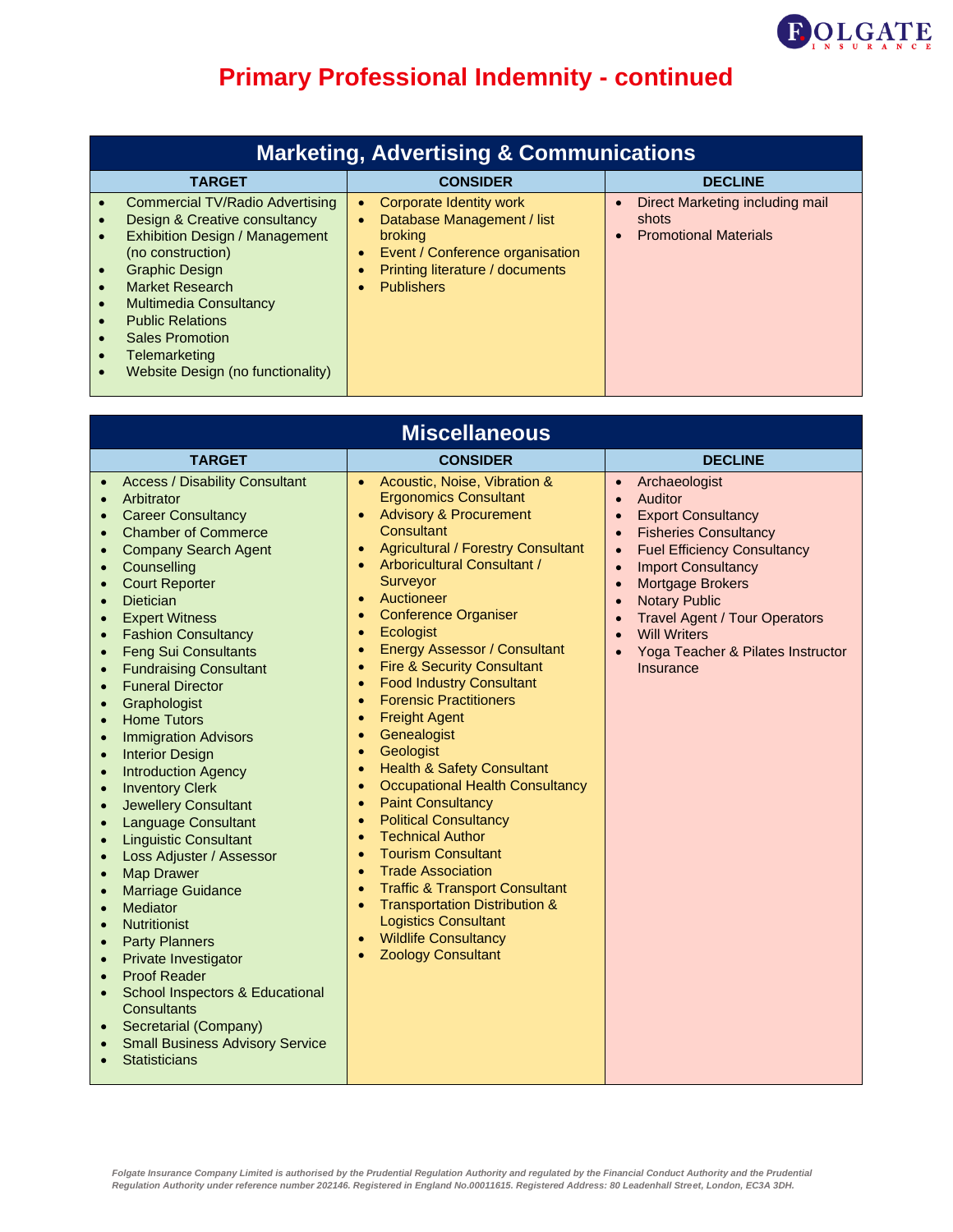

| <b>Miscellaneous - continued</b>                                                                                                                                                                                                                                                                                                                                               |                 |                |
|--------------------------------------------------------------------------------------------------------------------------------------------------------------------------------------------------------------------------------------------------------------------------------------------------------------------------------------------------------------------------------|-----------------|----------------|
| <b>TARGET</b>                                                                                                                                                                                                                                                                                                                                                                  | <b>CONSIDER</b> | <b>DECLINE</b> |
| Sustainable Home Consultant<br><b>Teachers &amp; Tutors</b><br>$\bullet$<br><b>Textile Consultancy</b><br>$\bullet$<br><b>Tourist Information Town Planning</b><br>$\bullet$<br><b>Training Consultancy</b><br>$\bullet$<br>Translator & Interpreter<br>$\bullet$<br>Videographer<br>$\bullet$<br><b>Virtual Assistant</b><br>$\bullet$<br><b>Wedding Planner</b><br>$\bullet$ |                 |                |